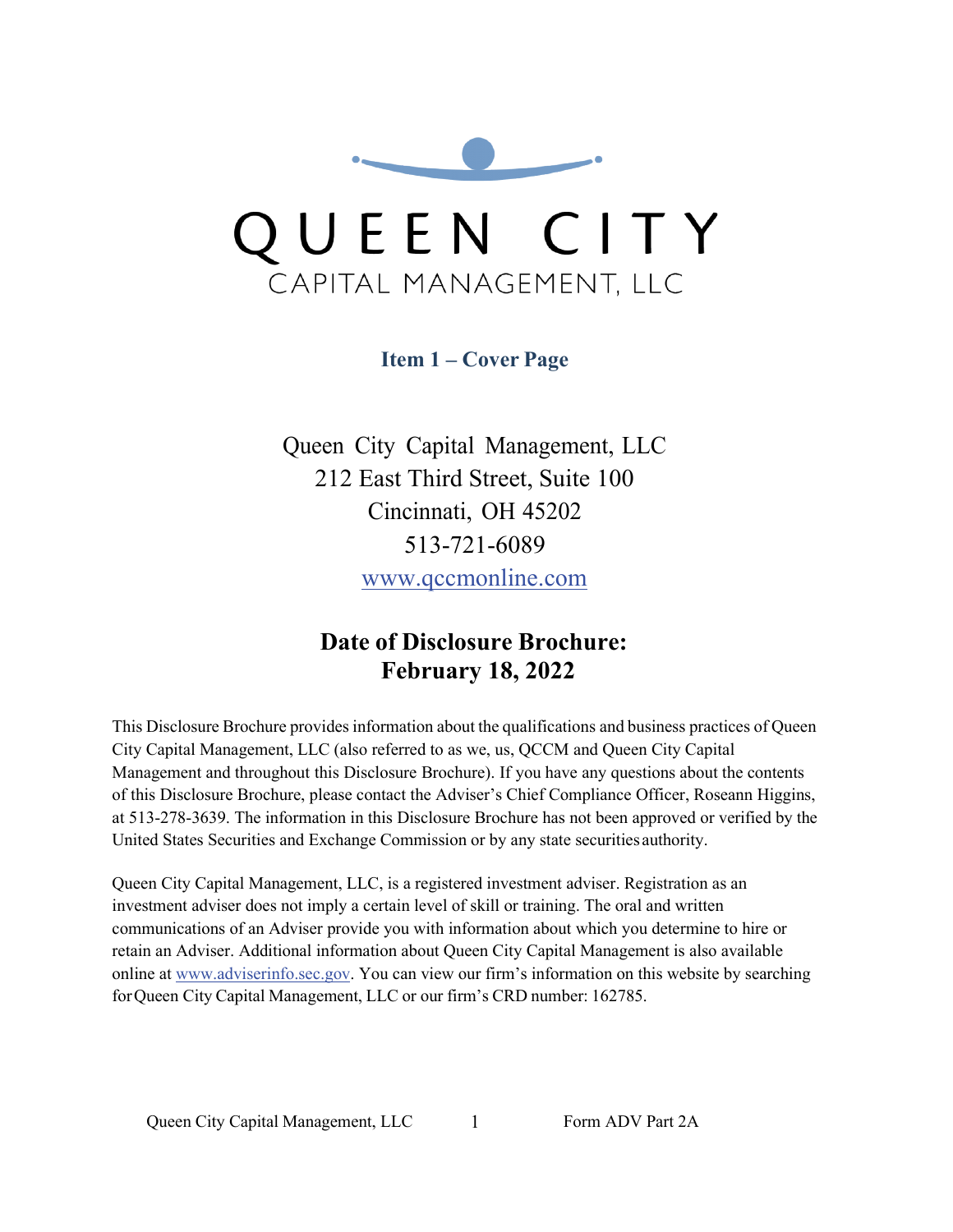# **Item 2 – Material Changes**

There have been no additional material changes for this reporting period. .

We will ensure that you receive a summary of any material changes to this and subsequent disclosure brochures within 120 days after our firm's fiscal year ends. Our firm's fiscal year ends on December 31, so you will receive the summary of material changes no later than April 30 each year. At that time we will also offer or provide a copy of the most current disclosure brochure. We may also provide other ongoing disclosure information about material changes as necessary.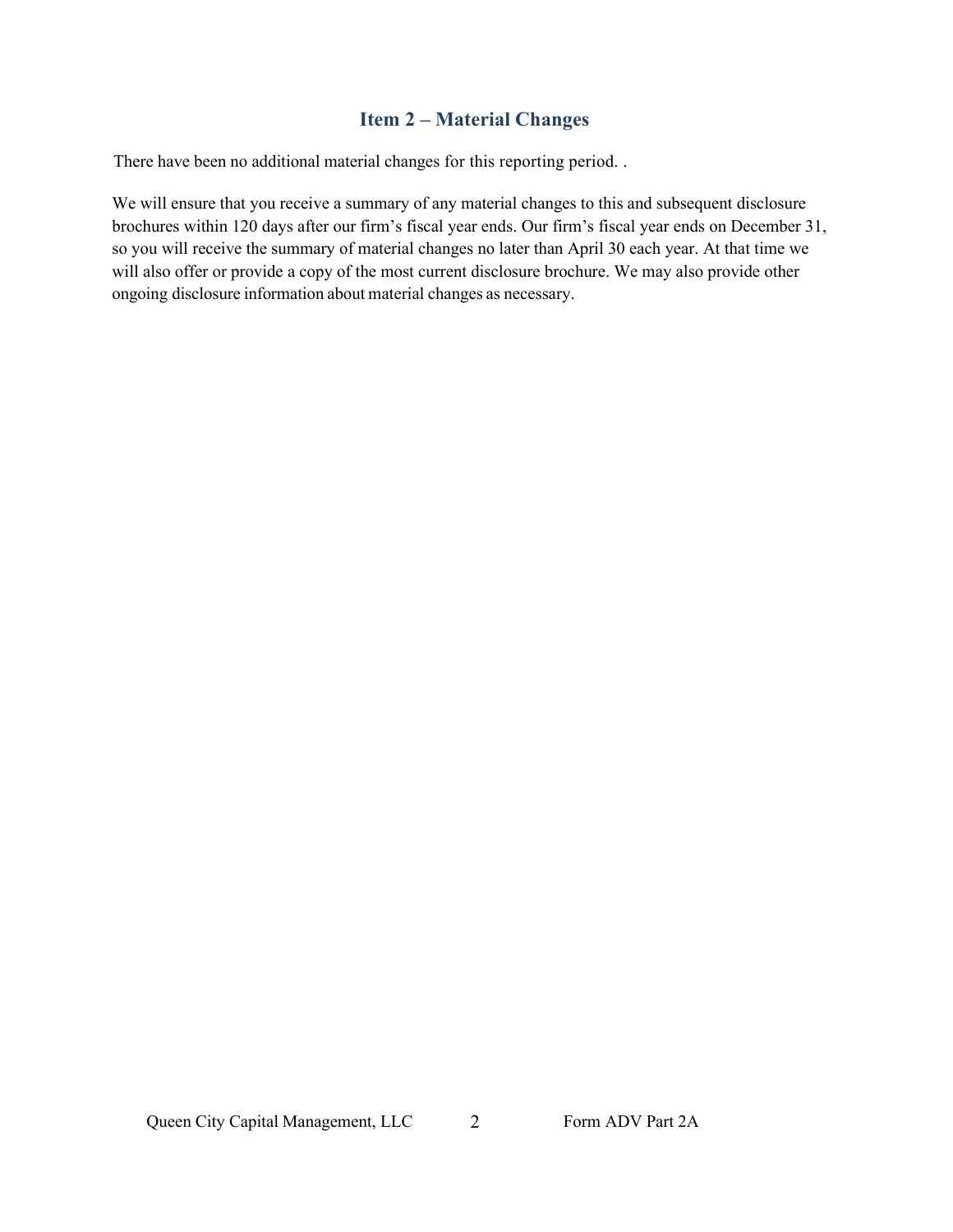# **Item 3-Table of Contents**

<span id="page-2-0"></span>

| Item 11 - Code of Ethics, Participation or Interest in Client Transactions and Personal |
|-----------------------------------------------------------------------------------------|
|                                                                                         |
|                                                                                         |
|                                                                                         |
|                                                                                         |
|                                                                                         |
|                                                                                         |
|                                                                                         |
|                                                                                         |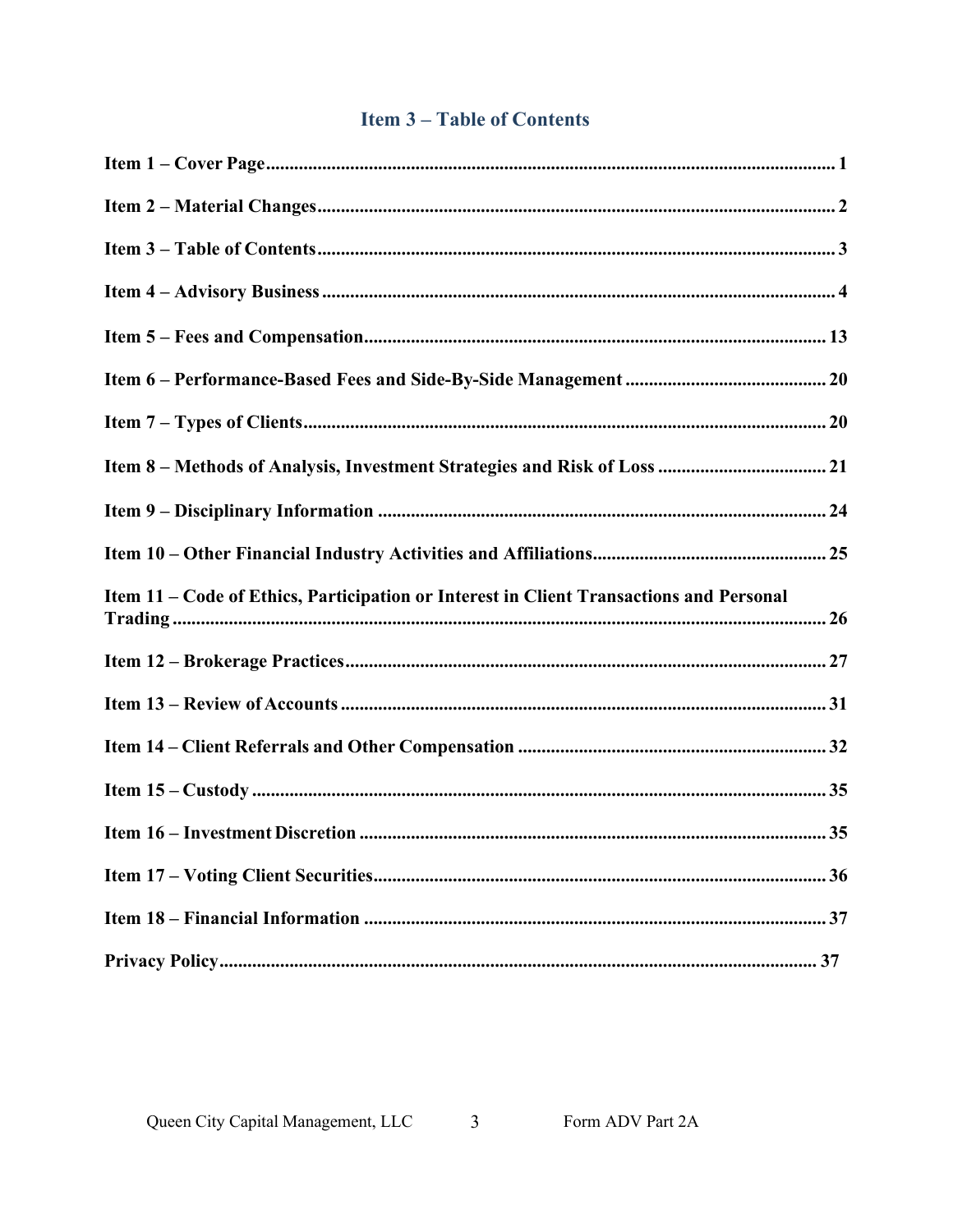# **Item 4 – Advisory Business**

<span id="page-3-0"></span>Queen City Capital Management ("QCCM") is an investment adviser registered with the United States Securities and Exchange Commission ("SEC") and is a limited liability company (LLC) formed under the laws of the State of Delaware. Queen City Capital Management was initially approved as an investment adviser on July 23, 2012. Jeffrey Spitzmiller is the Chief Executive Officer and an Owner of Queen City Capital Management. Jeffrey Spitzmiller owns 39.00% of Queen City Capital Management. Additionally, as of January 24<sup>th,</sup> 2020, Queen City Capital Management began additionally doing business as Ohana Wealth Life and Planning.

QCCM's primary business is asset management investment services primarily using mutual funds, separately managed accounts and exchange traded funds. QCCM also provides advisor consulting services to third-party investment advisors. We may also offer advisory services to other broker/dealers but we do not recommend any securities to their clients or their representatives.

The investment advisory services of Queen City Capital Management are provided to you through an appropriately licensed and qualified individual who is an investment adviser representative of Queen City Capital Management (referred to as your investment adviser representative throughout this brochure).

Your investment adviser representative is limited to providing the services and charging investment advisory fees in accordance with the descriptions detailed in this brochure. However, the exact services you receive and the fees you will be charged will be specified in your advisory services agreement.

### **Description of AdvisoryServices**

The following are descriptions of the primary advisory services of Queen City Capital Management. Please understand that a written agreement, which details the exact terms of the service, must be signed by you and Queen City Capital Management before we can provide you the services described below.

Queen City Capital Management offers asset management services, which involves Queen City Capital Management providing you with continuous and ongoing supervision over your specified accounts.

You must appoint our firm as your investment adviser of record on specified accounts (collectively, the "Account"). The Account consists only of separate account(s) held by qualified custodian(s) under your name. The qualified custodians maintain physical custody of all funds and securities of the Account, and you retain all rights of ownership (e.g., right to withdraw securities or cash, exercise or delegate proxy voting and receive transaction confirmations) of the Account.

The Account is managed by us based on your financial situation, investment objectives and risk tolerance. We actively monitor the Account and provide advice regarding buying, selling, reinvesting or holding securities, cash or other investments of the Account.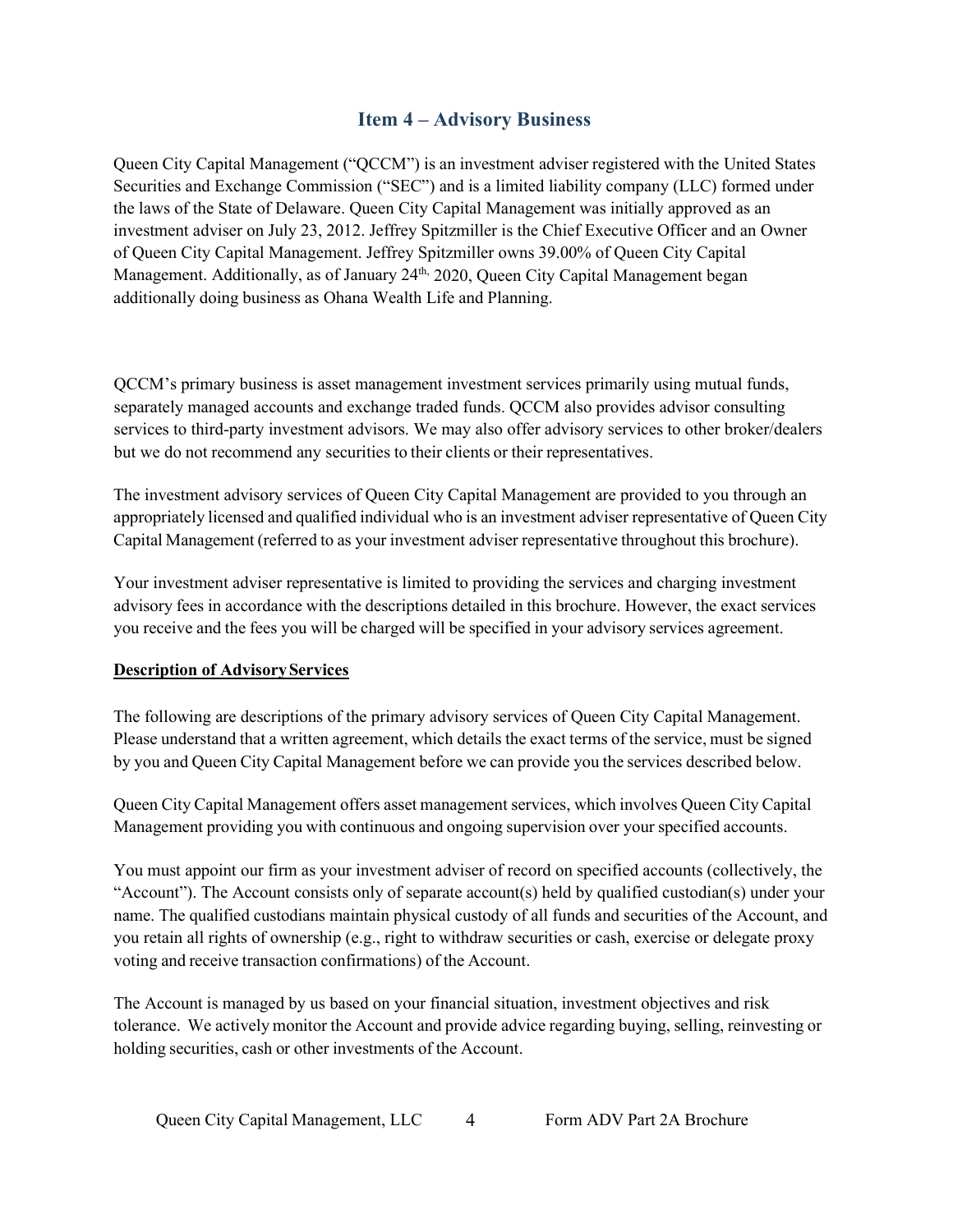We will need to obtain certain information from you to determine your financial situation and investment objectives. You will be responsible for notifying us of any updates regarding your financial situation, risk tolerance or investment objective and whether you wish to impose or modify existing investment restrictions; however we will contact you at least annually to discuss any changes or updates regarding your financial situation, risk tolerance or investment objectives. We are always reasonably available to consult with you relative to the status of your Account. You have the ability to impose reasonable restrictions on the management of your accounts, including the ability to instruct us not to purchase certain securities.

It is important that you understand that we manage investments for other clients and may give them advice or take actions for them or for our personal accounts that is different from the advice we provide to you or actions taken for you. We are not obligated to buy, sell or recommend to you any security or other investment that we may buy, sell or recommend for any other clients or for our own accounts.

Conflicts may arise in the allocation of investment opportunities among accounts that we manage. We strive to allocate investment opportunities believed to be appropriate for your account(s) and other accounts advised by our firm among such accounts equitably and consistent with the best interests of all accounts involved. However, there can be no assurance that a particular investment opportunity that comes to our attention will be allocated in any particular manner. If we obtain material, non-public information about a security or its issuer that we may not lawfully use or disclose, we have absolutely no obligation to disclose the information to any client or use it for any client's benefit.

### *All Star Funds Portfolios*

Asset allocations in the All Star Funds Portfolios consist primarily of actively managed mutual funds through the registered investment adviser's platform of Fidelity Institutional Wealth Services. In certain instances exchange traded funds or notes may also be used. The goal is to use "best of class" funds across many different fund families as determined by our Investment team, based on a variety of factors including transaction costs, manager tenure, and performance and risk measurements, amongst others. Our Investment team analyzes available funds to determine the most appropriate selection for each asset class.

Please refer to the Wrap Fee Brochure for additional details regarding the All Star Funds Portfolios. For information about the investment strategies employed in this program, please refer to the section titled "Methods of Analysis, Investment Strategies and Risk of Loss."

### *Index Plus and Index Plus Tax Managed Portfolios*

Asset allocations in the Index Plus and Index Plus Tax Managed Portfolios primarily use exchange traded funds or exchange traded notes through the registered investment adviser's platform of Fidelity Institutional Wealth Services. In the case where an appropriate exchange traded fund/note is not available for a particular asset class or where we believe an active manager can provide either a risk or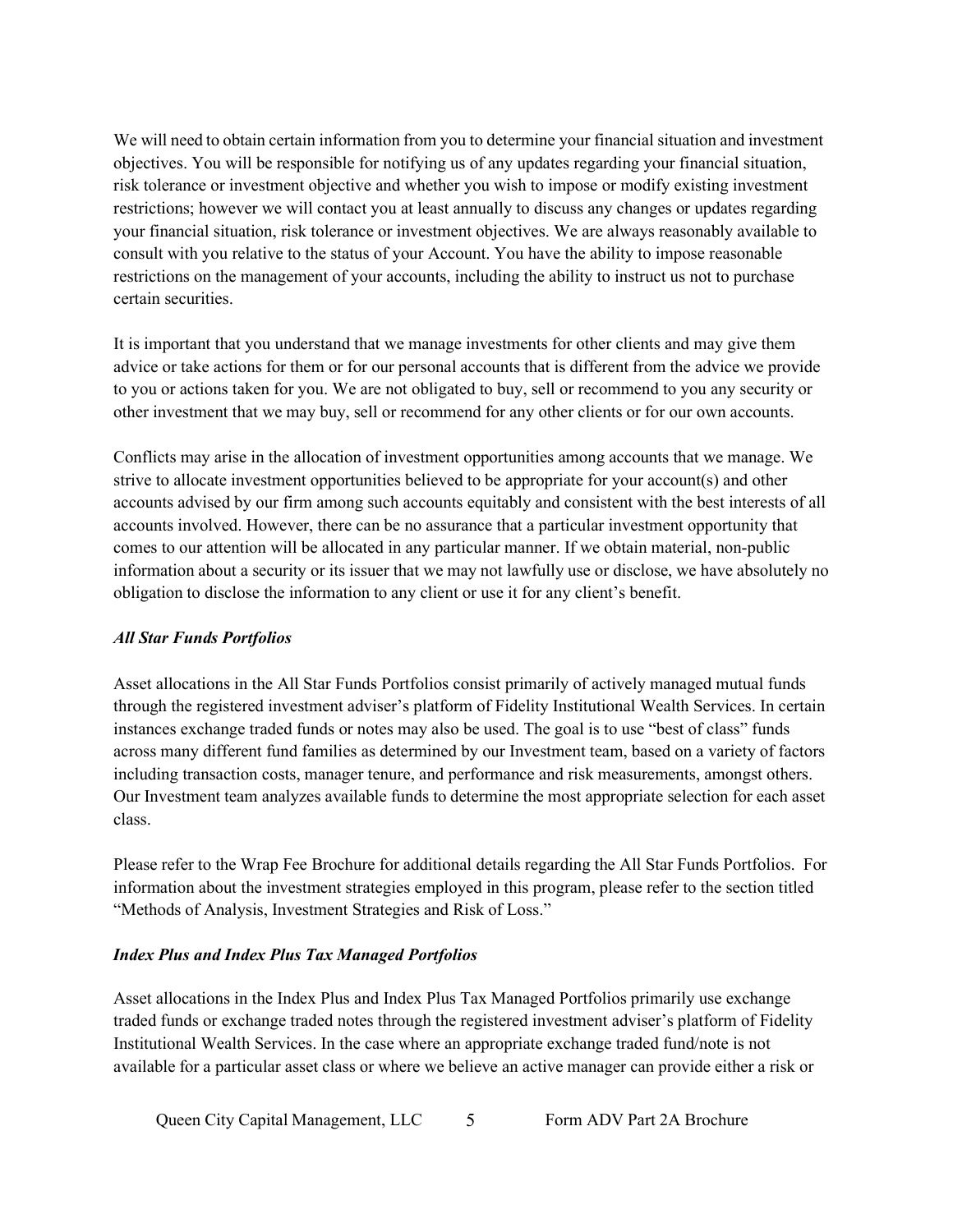return benefit, we may utilize a mutual fund in its place. The Index Plus and Index Plus Tax Managed Portfolios offer the individual investor the flexibility of investing in a managed portfolio of exchange traded funds/notes, which are attractive because they provide liquid, low cost, tax-efficient exposure to a wide range of asset classes, primarily based on indexes.

In the Index Plus Tax Managed Portfolio, the tax efficiency objective is pursued by utilizing predominately tax efficient index based exchange traded funds/notes along with municipal bond funds where appropriate. The Index Plus Tax Managed Portfolio allows us the ability to assist in tax management. Selling positions with significant losses can offset portions of the capital gains incurred during portfolio rebalancing and other necessary trading with the goal of improving after-tax performance along with overall portfolio tax efficiency. Tax managed accounts are individually monitored to evaluate potential tax management trading. Exchange traded fund/note positions with significant losses may be sold and replaced with a similar exchange traded fund/note or mutual fund in order to maintain optimal portfolio exposure. This feature results in a more customized portfolio as positions may be sold over time and replaced with others. Portfolios within the same model allocation may be holding different positions at any given point in time as results of the circumstances of trades placed and positions replaced during tax loss harvesting. However, despite some differences in actual positions held, overall portfolio asset allocation exposure is maintained across the accounts per the investment model strategy's asset class/style exposure. Please note: We do not provide tax advice.

Please refer to the Wrap Fee Brochure for additional details regarding the Index Plus and Index Plus Tax Managed Portfolios. For information about the investment strategies employed in this program, please refer to the section titled "*Methods of Analysis, Investment Strategies and Risk of Loss*."

#### *Strategic Core Portfolios*

The models in this strategy utilize strategic asset allocation as the foundation for the portfolios. Core holdings of the major asset classes of stocks, bonds, and alternative asset class investments are utilized through the registered investment advisor's platform of Fidelity Institutional Wealth Services. The holdings are designed to utilize index based mutual funds, exchange traded funds or exchange traded notes. Low costs, liquidity, and tax efficiency are some of the benefits to this program.

Please refer to the Wrap Fee Brochure for additional details regarding the Strategic Core Portfolios. For information about the investment strategies employed in this program, please refer to the section titled "Methods of Analysis, Investment Strategies and Risk of Loss."

#### *ESG Values Based Portfolios*

The models in this strategy utilize strategic asset allocation as the foundation for the portfolios. Core holdings of the major asset classes of stocks, bonds, and alternative asset class investments are utilized through the registered investment advisor's platform of Fidelity Institutional Wealth Services. The holdings are designed to utilize index based mutual funds, exchange traded funds or exchange traded notes. Actively managed mutual funds may also be used. The investments chosen will all follow an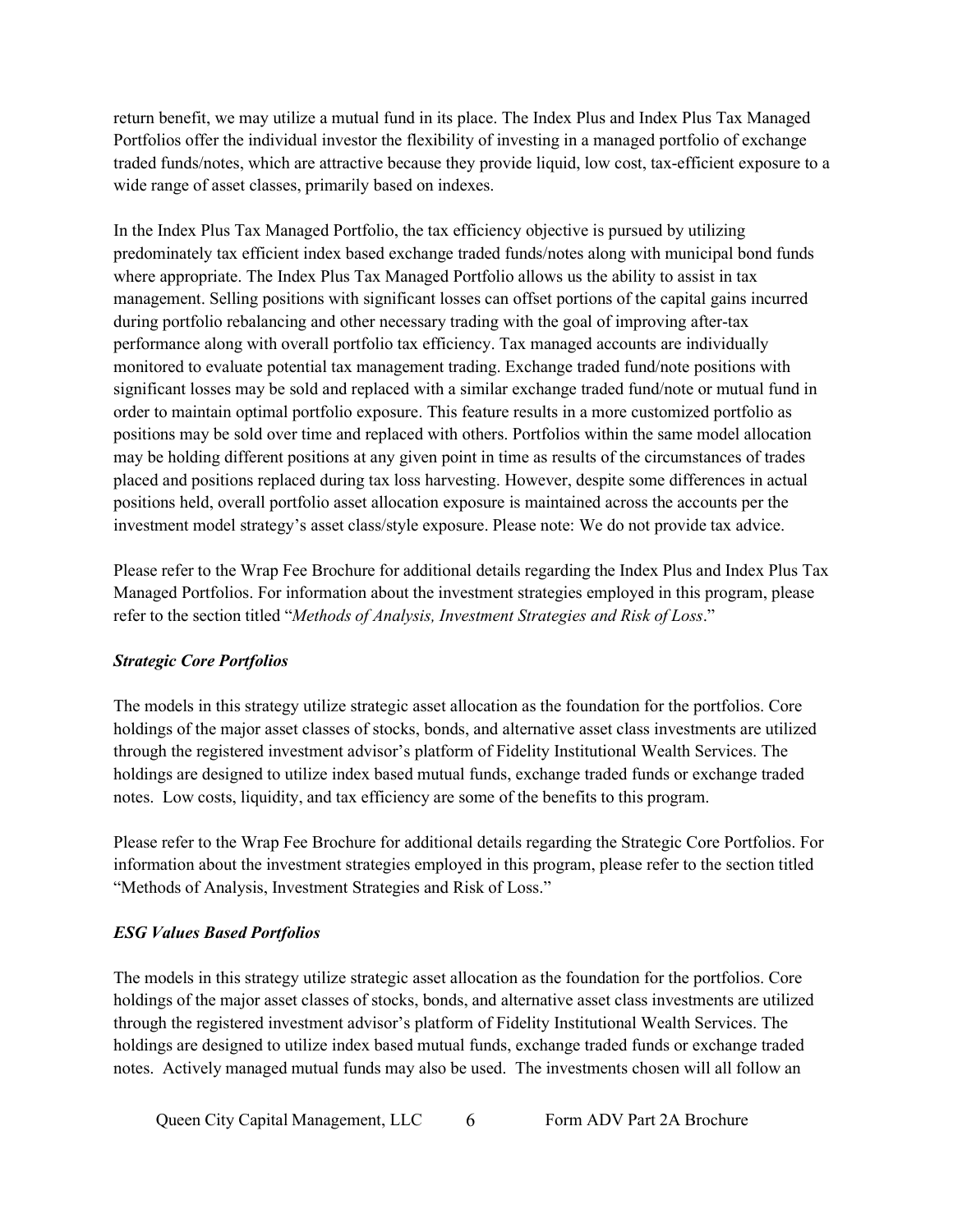ESG mandate in terms of investing in areas that receive high environmental, social, and governance scores. There low costs, liquidity, and tax efficiency are some of the benefits to this program.

Please refer to the Wrap Fee Brochure for additional details regarding the ESG Values Based Portfolios. For information about the investment strategies employed in this program, please refer to the section titled "Methods of Analysis, Investment Strategies and Risk of Loss."

#### *WorkPlace Retirement Program*

This program is designed for those clients who are employed at certain not-for-profit institutions, typically hospitals or universities, which have various retirement plans (i.e., 403(b), ARP) in place with Fidelity as the custodian. The portfolios under this program consist of actively managed mutual funds utilizing all Fidelity Funds. The number of funds available depends on the institution. The universe of available Fidelity Funds will be analyzed by the Investment Team to determine the most appropriate selection for each asset class.

### *Managed Variable Annuity Program*

Under our sub-account management services, Queen City Capital Management manages your variable annuity or variable life contract by selecting, monitoring and exchanging as necessary between subaccounts available from the insurance company issuing the variable annuity.

Under this program, we assist you in completing a questionnaire which details your financial goals, risk tolerance and time horizon. You will have the opportunity to list on your investment advisory agreement with our firm any reasonable restrictions on the sub-accounts that may be utilized by Queen City Capital Management. You will be responsible for notifying us of any updates regarding your financial situation, risk tolerance or investment objective and whether you wish to impose or modify existing investment restrictions; however, we will contact you at least annually to discuss any changes or updates regarding your financial situation, risk tolerance or investment objectives.

Once you have provided us with the necessary information and made the appropriate authorizations, Queen City Capital Management utilizes limited discretionary authority to select or exchange among the sub-accounts available under your variable annuity or variable life contract in accordance with your disclosed investment objective and risk tolerance. We have entered into agreements with insurance companies that allow for the management and valuation of your variable annuity accounts within this program. For clients in our Managed Variable Annuity Program, your insurance companies' custodians maintain custody of all funds and securities held in variable annuity accounts.

Model allocations are strategically developed utilizing the sub-accounts available within some variable annuity products. We may limit the product offerings at insurance companies on which investment management services are available. The limitations may be due to variable annuity sub-account options, annuity riders added to contracts or other factors. Total portfolio expenses may be higher than other mutual fund or managed portfolios based on the product, mortality and expenses and additional riders that may be added to the policy.

Queen City Capital Management, LLC 7 Form ADV Part 2A Brochure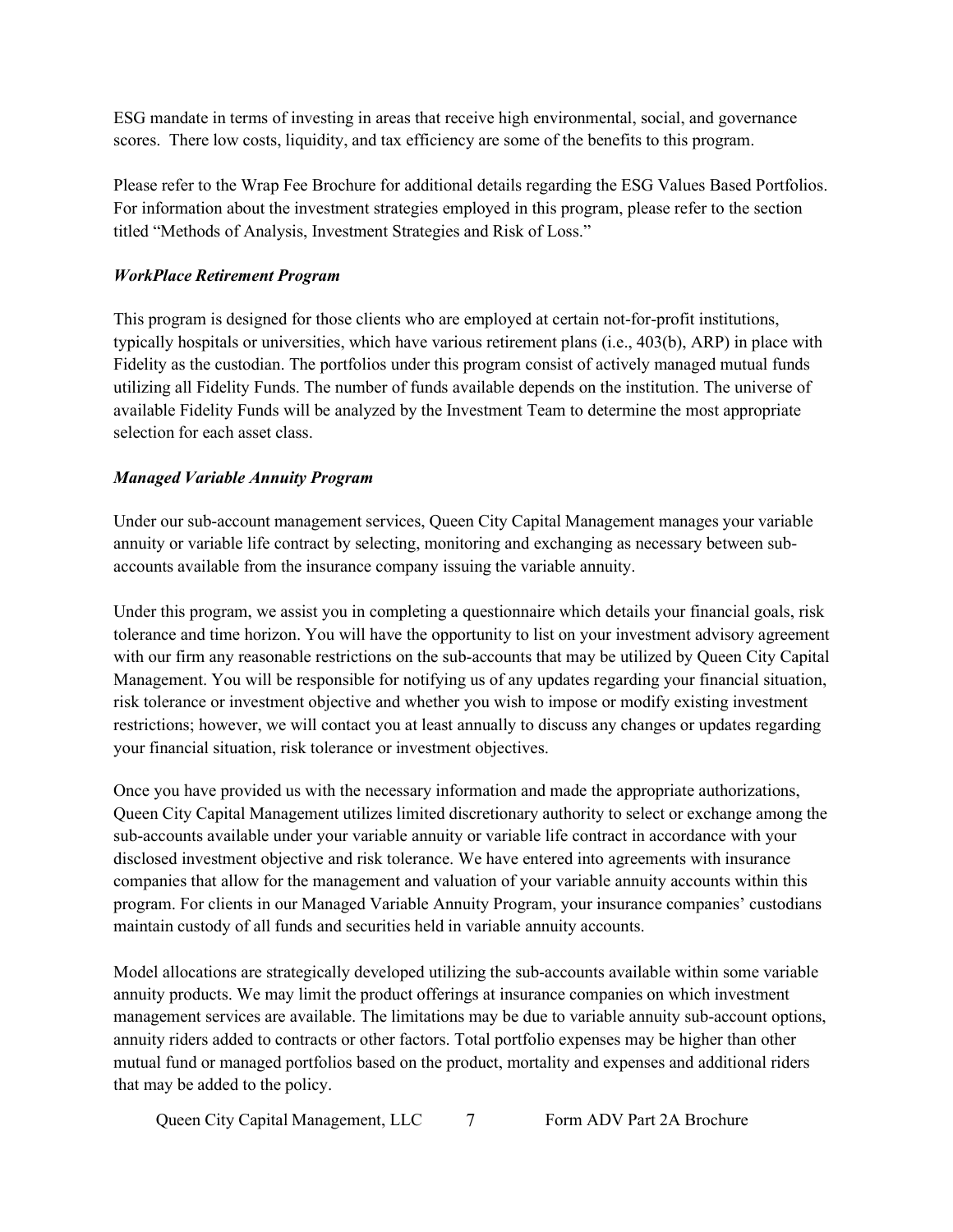#### *Custom Program*

Our Custom Program is offered to individual clients, high net-worth clients, including endowments and foundations. You would complete an investment questionnaire whereby the account is designed, implemented and managed using an asset allocation plan that is consistent with your investment objectives, investment time horizon, risk profile, guidelines and constraints as outlined in the Investment Advisory Services Agreement. You may impose reasonable restrictions on the management of your account. Asset diversification will be utilized using mutual funds, equities, bonds, unit investment trusts, separately managed accounts and exchange traded funds.

Allocations are reviewed periodically by our Investment Team. Rebalancing and tactical changes may be executed by our Investment Team at any time. We may hire a subadvisor/separate account manager (such as Just Invest or OpenInvest) to manage all or a portion of this portfolio.

### *Consulting Program*

This program allows for the consulting of client portfolios where Queen City Capital Management does not have discretionary authority, but does have ongoing responsibility to oversee the accounts. This involves ongoing monitoring and recommendations of the securities and asset classes in the portfolio that align with the client's desired risk and return objectives.

### *Investment Models*

Your assets within each of the programs are allocated according to the model selected. One or more model allocations are available to you within the investor profile determined by the questionnaire you complete. The Capital Income, Tactical Yield and Alternative Asset models are available within the All Star Funds Portfolios. Other models available in the All Star Funds, Index Plus, Index Plus Tax-Managed, ESG Values Based, WorkPlace Retirement, and Managed Variable Annuity programs are Conservative Growth, Balanced Growth, Moderate Growth, Aggressive Growth and Global Stock. The Capital Income Plus model is available in certain cases in our Managed Variable Annuity program. For the Strategic Core Portfolios the models available include 20/80, 40/60, 60/40, 70/30, 80/20, and 100/0 and each represents the portion typically invested between equities and fixed income. In determining the initial allocation to be used, you will choose from several model portfolios of mutual funds, exchange traded funds/notes or variable annuity sub-accounts within your investor profile. In addition, on the Fidelity Institutional Wealth Services platform there are options of choosing one or more models within one account. Once your asset allocation has been established and the client agreement has been executed, the portfolio will be implemented using the investment strategy developed by the Chief Investment Officer.

Accounts are managed by our firm on a discretionary basis. Please refer *to Item 16: Investment Discretion* for more information. Our Investment Team continuously monitors the portfolios and, when appropriate, reallocates the portfolios based on changing market conditions or other factors.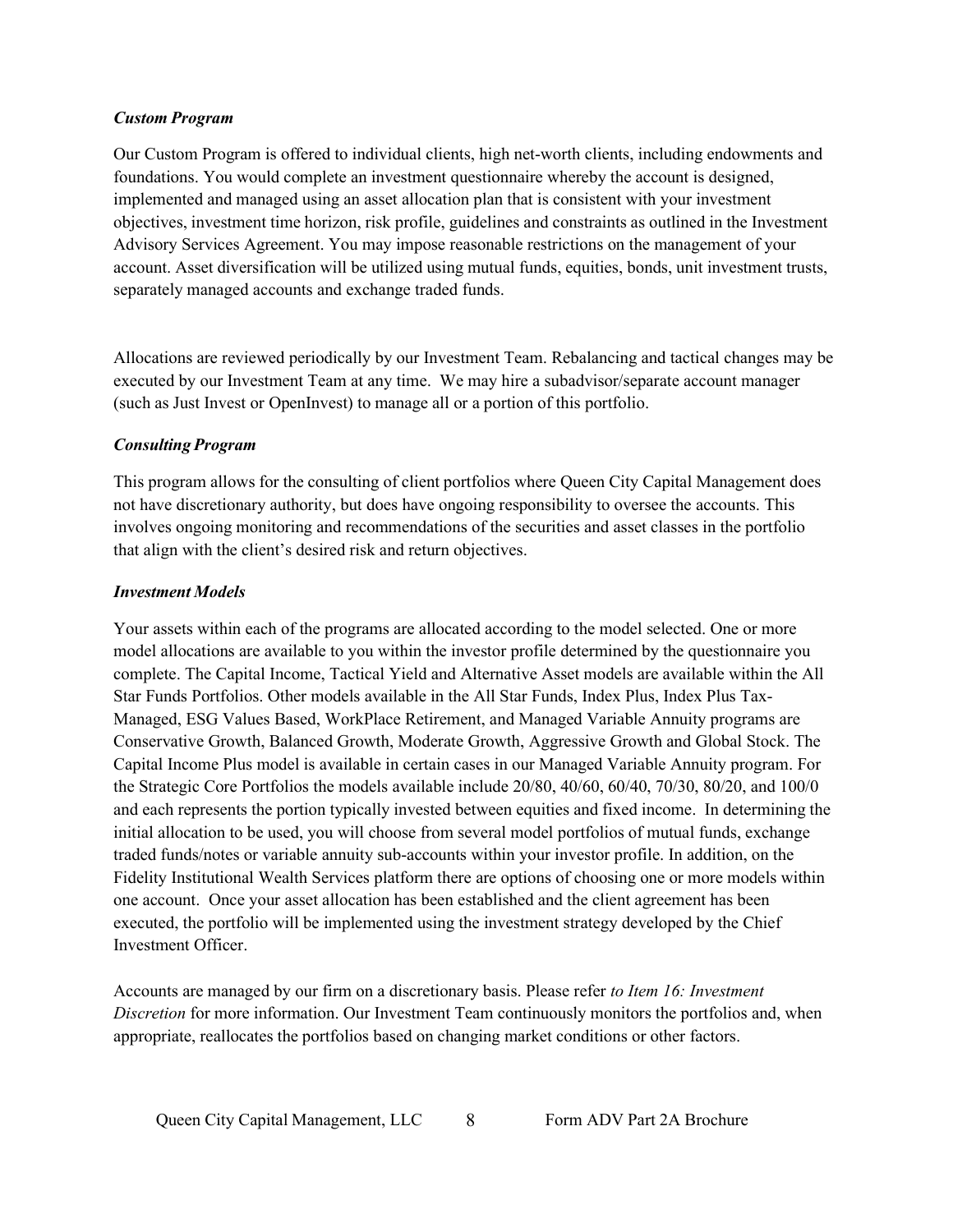The frequency of trading may be impacted by our desire to minimize taxes and portfolio expenses. Some portfolios are specifically designed to generate less yearly taxable income and/or capital gains. These portfolios include those implemented using mutual funds and exchange traded funds/notes as well as those that contain municipal money market and municipal bond positions. Buys, sells, redemptions, and reallocations are implemented in discretionary accounts without prior notice to you. If your individual situation changes, you should notify your investment advisor representative/solicitor who will assist you in revising the current portfolio and/or prepare a new questionnaire so that we can determine if a different model portfolio would be appropriate for your new situation. We provide quarterly reports to you, which include account position information as well as simple performance numbers. Performance numbers in the quarterly performance report are not intended to be Global Investment Performance Standards (GIPS®) compliant.

Your securities brokerage transactions are processed by Fidelity Investments through Fidelity Institutional Wealth Services. Your funds and securities are custodied and maintained at Fidelity Investments through Fidelity Institutional Wealth Services. Clearing, custody or other brokerage services may be provided by National Financial Services LLC or Fidelity Brokerage Services LLC. For clients in our Managed Variable Annuity Program, your insurance companies' custodians maintain custody of all funds and securities held in variable annuity accounts.

Generally, we do not maintain custody of your funds or securities although we may be deemed to have custody of your assets when deducting advisory fees directly from your accounts within the programs noted above. We may also be deemed to have custody for certain transmittal policies. Please refer to *Item: 15 Custody* for more information. Each custodian or investment provider we use for our investment management services provide statements to you at least quarterly and have been verified as a qualified custodian.

For information about all of the investment strategies employed in our programs, please refer to *Item 8: Methods of Analysis, Investment Strategies and Risk of Loss.*

# **Other Services Provided by Our Firm - Non-Investment Supervisory Services and Other Investment Management Services**

#### *Allocation Consulting Services*

We may be retained by other registered investment advisers as a third-party money manager (Strategist) to design and manage model portfolios for your assets. Those registered investment advisers may require that we follow certain parameters when building and managing portfolio models. The registered investment advisers will implement the model to your account by acquiring mutual fund shares and exchange traded funds that are represented in the model portfolios that have been selected by you. Your portfolio will be similar to portfolios of other clients that have similar investment objectives and select the same model portfolios. This service is only available to those clients who choose us as a Strategist. Investment advisor representatives of other registered investment advisers acting as solicitors will assist their client to choose an appropriate investment strategy and Strategist. Each portfolio is designed to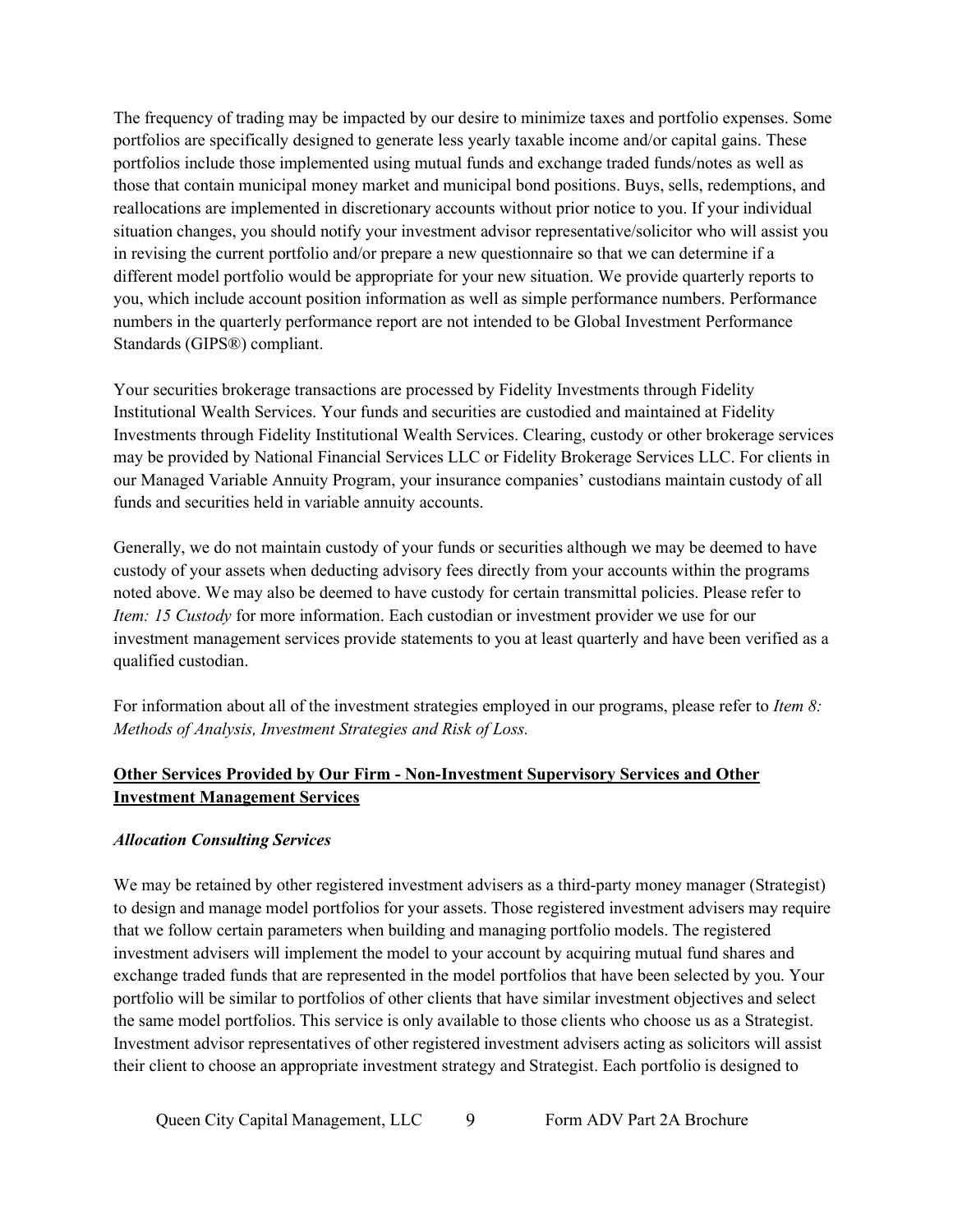meet a particular investment profile which helps meet the investment goals of the particular investment profile chosen. In our capacity as a Strategist, we are responsible for managing the models by using exchange traded funds and mutual funds and providing the registered investment adviser the signals to trade the portfolios. Where there is a change in any model, the registered investment adviser, not our firm, has the authority to conduct trading activity as necessary to change or rebalance your portfolio, and replicate those changes linked to the model accounts as instructed by you. Whenever we are providing services as a Strategist, we do not have an advisory relationship with you. Minimum deposits and maximum annual asset fees for client accounts in these programs are specified through the registered investment adviser's Form ADV Part 2A.

Queen City acts as a strategist in a model-based, Unified Managed Account (UMA) program with FTJ Fund Choice LLC's (FTJ). In this capacity, Queen City manages asset allocations for model portfolios and collects a strategist fee according to a predetermined agreement with FTJ. Queen City does not act in a discretionary capacity for assets in this UMA Program. Queen City and FTJ are separate, non affiliated entities. Individuals participating in this program should refer to FTJ's Form ADV Part 2A for more detailed information.

#### *Termination of Agreement (in our programs)*

The Investment Advisory Services Agreement between you and our firm may be canceled at any time, for any reason, by either of us. Services provided under the Agreement will continue until either you or we give written notice of termination to the other party or up to and through the day the assets leave our firm. Fees accrue to the date written notice is received or up to and through the day the assets leave our firm.

Upon termination, typically, all account holdings will not be liquidated to cash, unless otherwise instructed by the client or solicitor. Upon termination of the Agreement, you will be responsible for and you will be billed for fees on the prorated portion of the current month or quarter for which the agreement was in effect if the fee billing in the account is billed in arrears. If the fee billing is monthly or quarterly in advance, any prepaid, unearned fees will be calculated and promptly refunded based upon number of days remaining in the current period (month or quarterly) after the termination date. Householded accounts may be combined for fee computational purposes. The custodian, fund sponsors or insurance companies may charge additional termination fees. If an account is terminated and advisory fees are due or owed for advisory services, our firm may seek to collect those fees from any other account with like registration that you maintain with our firm for which we are providing investment advisory services. For variable annuities, the management of the account is removed but the annuity remains intact. Upon the death of the last surviving account owner, we will continue to manage the account until we receive written notice to discontinue management to the account.

### *Referral of Third-Party Money Managers*

Queen City Capital Management offers advisory services by referring clients to a third-party money manager offering asset management and other investment advisory services. The third-party managers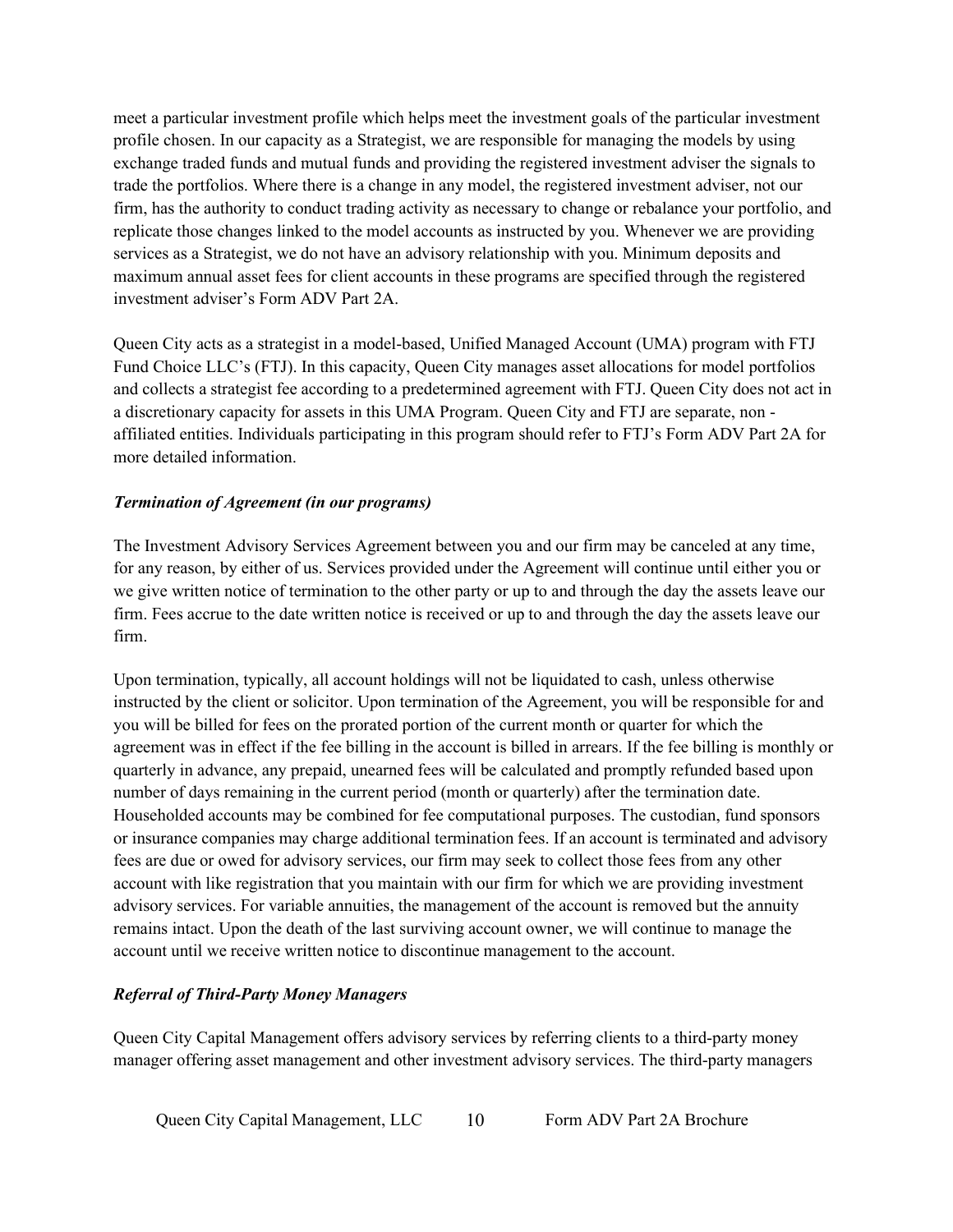are responsible for continuously monitoring client accounts and making trades in client accounts when necessary. As a result of the referral, we are paid a portion of the fee charged and collected by the thirdparty money managers in the form of solicitor fees. Each solicitation arrangement is performed pursuant to a written solicitation agreement and is in compliance with SEC Rule 206(4)-3 and applicable state securities rules and regulations.

Under this program, we assist you with identifying your risk tolerance and investment objectives. We recommend third-party money managers in relation to your stated investment objectives and risk tolerance, and you may select a recommended third-party money manager or model portfolio based upon your needs. You must enter into an agreement directly with the third-party money manager who provides your designated account with asset management services. We are available to answer questions that you may have regarding your account and act as the communication conduit between you and the third-party money manager. The third-party money manager may take discretionary authority to determine the securities to be purchased and sold for your Account. We do not have any trading authority with respect to your designated account managed by the third-party money manager.

Although we review the performance of numerous third-party investment advisor firms, we enter into only a select number of relationships with third-party investment advisor firms that have agreed to pay us a portion of the overall fee charged to our clients. Therefore, Queen City Capital Management has a conflict of interest in that it will only recommend third-party investment advisors that will agree to compensate us for referrals of our clients.

Clients are advised that there may be other third-party managed programs not recommended by our firm, that are suitable for the client and that may be more or less costly than arrangements recommended by our firm. No guarantees can be made that a client's financial goals or objectives will be achieved by a third-party investment advisor recommended by our firm. Further, no guarantees of performance can ever be offered by our firm (Please refer to *Item 8* – Methods of Analysis, Investment Strategies and Risk of Loss for more information.)

### *Newsletters*

Queen City Capital Management occasionally prepares general, educational and informational newsletters. Newsletters are always offered on an impersonal basis, for informational purposes only and do not focus on the needs of a specific individual.

#### *Specialization*

Queen City Capital Management specializes in providing asset management investment services primarily using mutual funds and exchange traded funds. QCCM also provides advisor consulting services to third-party investment advisors and broker/dealers but we do not recommend any securities to their clients or their representatives.

#### *Limited Advice to Certain Types of Investments*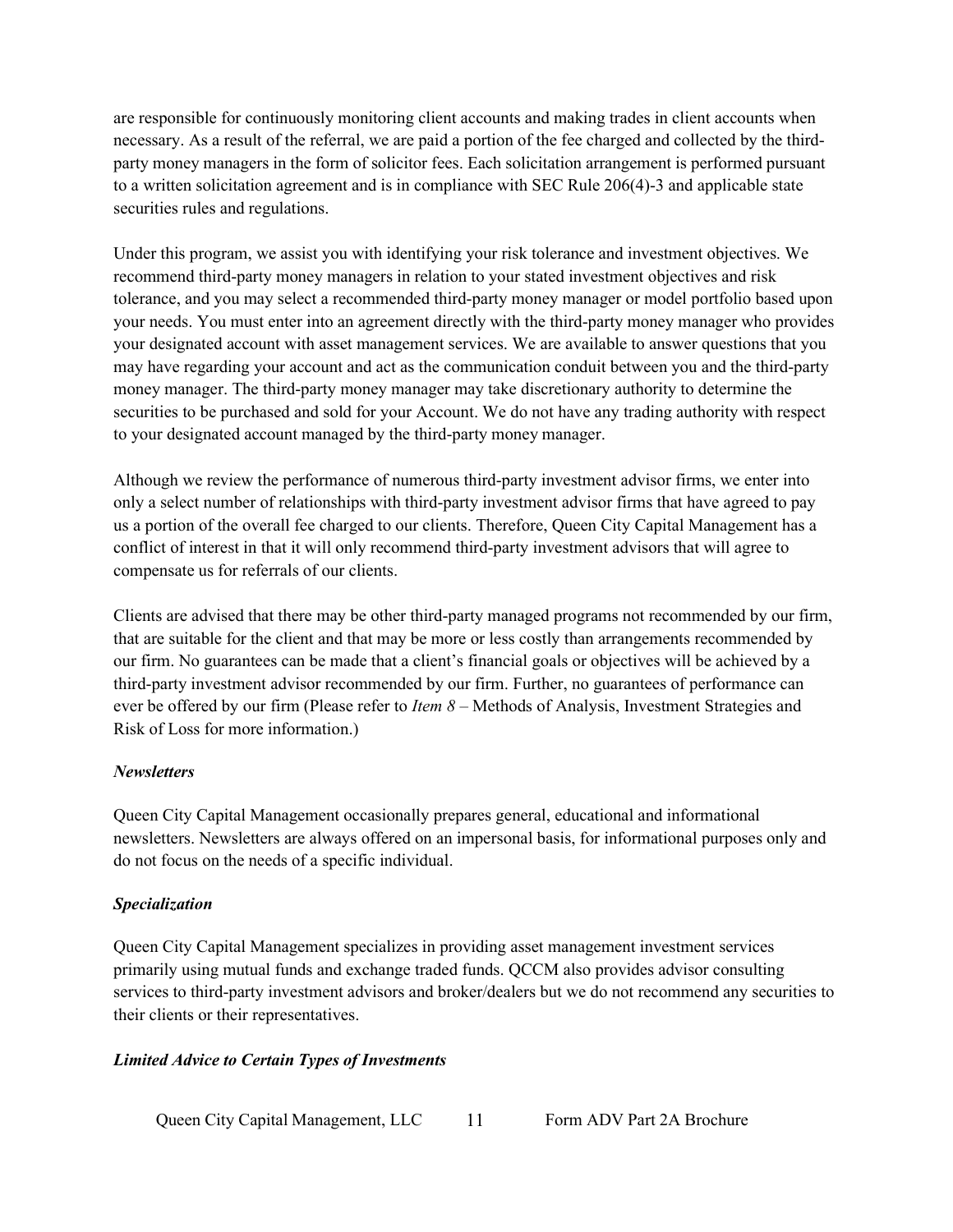Queen City Capital Management provides investment advice on the following types of investments:

- Mutual Funds
- Exchange Traded Funds (ETFs)
- Exchange-listed Securities
- Securities Traded Over-the-Counter
- Corporate Debt Securities
- Commercial Paper
- Certificates of Deposit
- Municipal Securities
- Variable Annuities
- Variable Life Insurance
- US Government Securities
- Separately Managed Accounts (SMAs)

Although we generally provide advice only on the products previously listed, we reserve the right to offer advice on any investment product that may be suitable for each client's specific circumstances, needs, goals and objectives. Assets in our programs are invested primarily in no-load or load-waived mutual funds and exchange traded funds, usually through clearing firms or fund companies. Fund companies charge each fund shareholder an investment management fee that is disclosed in the fund prospectus. Clearing firms may charge a transaction fee for the purchase or sale of some funds. Stocks and bonds may be bought or sold through a brokerage account when appropriate. The brokerage firm charges a fee for stock and bond trades.

It is not our typical investment strategy to attempt to time the market, but we may increase cash holdings modestly as deemed appropriate based on your risk tolerance and our expectations of market behavior. We may modify our investment strategy to accommodate special situations such as low basis stock, stock options, legacy holdings, inheritances, closely held businesses, collectibles, or special tax situations. (Please refer to *Item 8 – Methods of Analysis, Investment Strategies and Risk of Loss* for more information.)

### *Participation in Wrap Fee Programs*

Queen City Capital Management offer services through both wrap fee programs and non-wrap fee programs. A wrap fee program is defined as any advisory program under which a specified fee or fees not based directly upon transactions in a client's account is charged for investment advisory services (which may include portfolio management or advice concerning the selection of other investment advisers) and the execution of client transactions. Whenever a fee is charged to a client for services described in this brochure (whether wrap fee or non-wrap fee), we will receive all or a portion of the fee charged. Please refer to the section titled "Fees and Compensation" For additional information regarding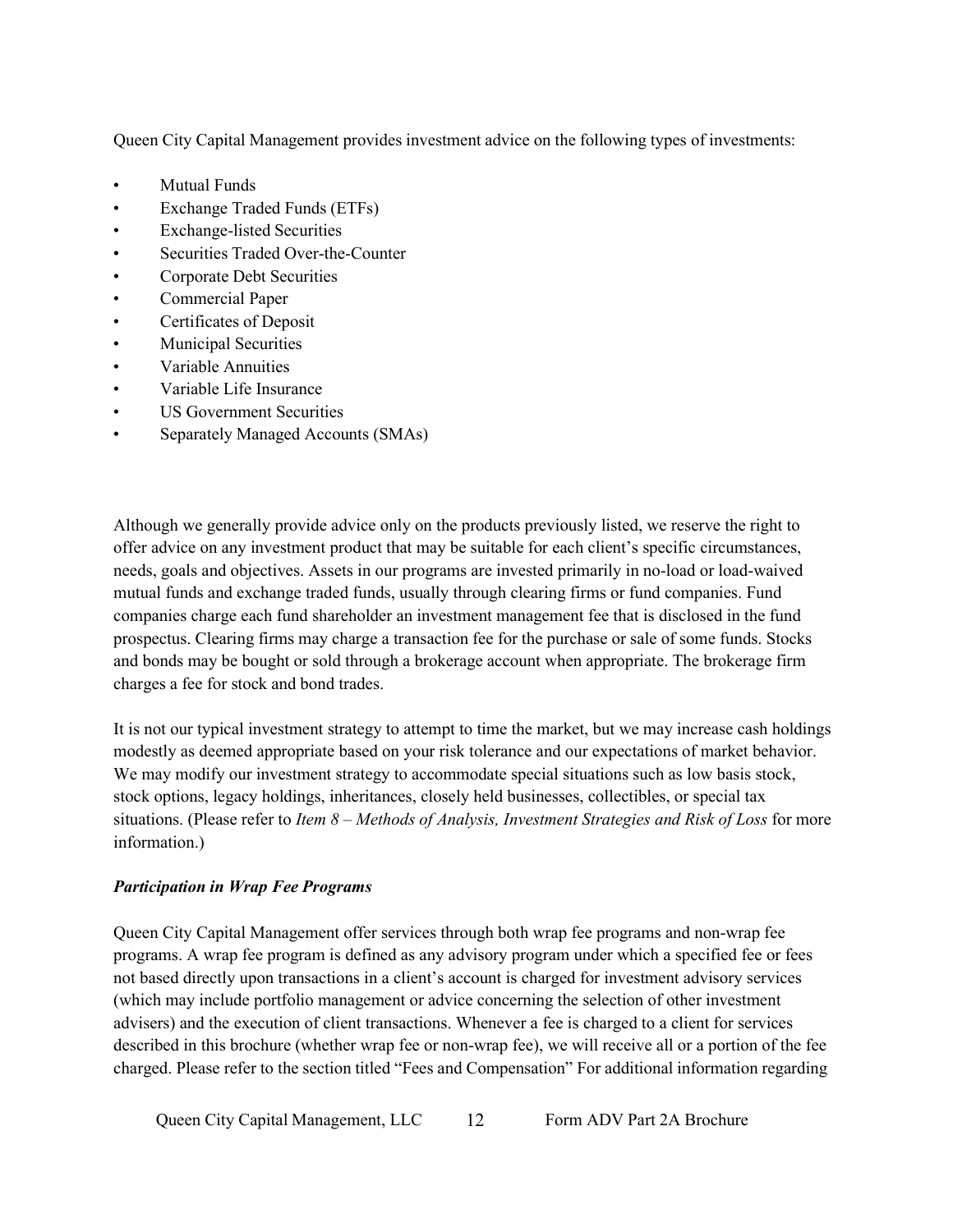fees assessed in our wrap programs. Please also refer to QCCM's Wrap Fee Brochure for additional information

Generally, we consider the All Star Funds, Index Plus, Index Plus Tax Managed, ESG Values Based, and Strategic Core Portfolios to be wrap fee programs through which investment advisory services and execution of your transactions are provided for specified fees that are not based directly upon transactions in your account. Our firm and our investment team do not manage wrap fee accounts differently from other programs.

### *Tailor Advisory Services to Individual Needs of Clients*

Queen City Capital Management's advisory services are always provided based on your individual needs. This means, for example, that when we provide asset management services, you are given the ability to impose restrictions on the accounts we manage for you, including specific investment selections and sectors. We work with you on a one-on-one basis through interviews and questionnaires to determine your investment objectives and suitability information. Our consulting services are always provided based on your individual needs.

We will not enter into an investment advisor relationship with a prospective client whose investment objectives may be considered incompatible with our investment philosophy or strategies or where the prospective client seeks to impose unduly restrictive investment guidelines.

When managing client accounts through our firm's Asset Management Services program, we may manage a client's account in accordance with one or more investment models. When client accounts are managed using models, investment selections are based on the underlying model and we do not develop customized (or individualized) portfolio holdings for each client. However, the determination to use a particular model or models is always based on each client's individual investment goals, objectives and mandates.

When we provide investment advice to you regarding your retirement plan account or individual retirement account, we are fiduciaries within the meaning of Title I of the Employee Retirement Income Security Act and/or the Internal Revenue Code, as applicable, which are laws governing retirement accounts. The way we make money creates some conflicts with your interests, so we operate under a special rule that requires us to act in your best interest and not put our interest ahead of yours.

Under this special rule's provisions, we must:

- Meet a professional standard of care when making investment recommendations (give prudent advice);
- Never put our financial interests ahead of yours when making recommendations (give loyal advice);
- Avoid misleading statements about conflicts of interest, fees, and investments;
- Follow policies and procedures designed to ensure that we give advice that is in your best interest;
- Charge no more than is reasonable for our services; and
- Give you basic information about conflicts of interest.

Queen City Capital Management, LLC 13 Form ADV Part 2A Brochure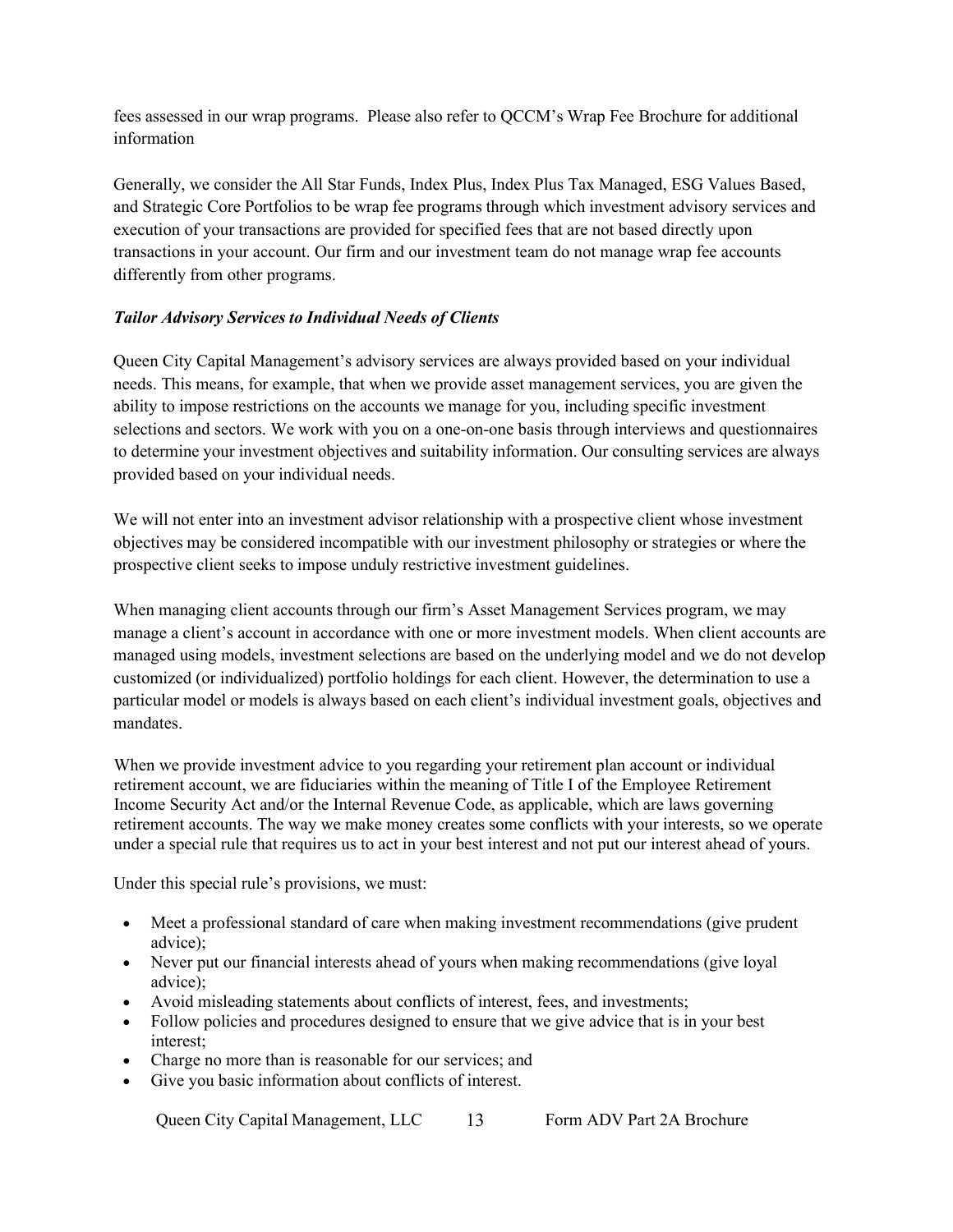#### **Client Assets Managed by Queen City Capital Management**

As of December 31, 2021, Queen City Capital Management managed \$106,546,415 in assets on a discretionary basis and \$3,217,250 in assets were managed on a non-discretionary basis.

# **Item 5 – Fees and Compensation**

<span id="page-13-0"></span>In addition to the information provided in *Item 4 – Advisory Business*, this section provides additional details regarding our firm's services along with descriptions of each service's fees and compensation arrangements.

It should also be noted that lower fees for comparable service may be available from other sources. The exact fees and other terms will be outlined in the agreement between you and Queen City Capital Management.

### **Program Fees and Expenses for Our Investment Portfolios**

Advisory fees charged in our programs are separate and distinct from fees and expenses charged by mutual fund companies, exchange traded funds/notes, and variable annuities that may be recommended to you by your investment advisor representative/solicitor. A description of these fees and expenses are available in each mutual fund and variable annuity prospectus. The fees will generally include a management fee, other fund expenses, mortality expenses and a possible distribution fee. If the fund also imposes sales charges, you may pay an initial or deferred sales charge. The ongoing advisory fee for investment management services may cost you more than if the assets were held in a traditional brokerage account with a broker/dealer. In a brokerage account, you are charged a commission for each transaction and your servicing agent has no duty to provide ongoing advice with respect to the account. If you plan to follow a buy and hold strategy for the account or do not wish to buy ongoing investment advice or management services, you should consider opening a brokerage account with a broker or dealer rather than an advisory account.

Advisory fees charged in our programs may be more than the cost of purchasing the same services separately. You may be able to obtain similar services for a lesser fee from another investment advisory firm. The advisory fees charged vary among our programs. You may invest in mutual funds, exchange traded funds/notes or variable annuities directly, without the services of our firm. In that case, you would not receive the services provided by us which are designed, among other things, to assist in determining which portfolio of mutual funds or other securities are most appropriate to your financial condition and objectives. Accordingly, you should review both the fees charged by the funds or variable annuity and the advisory fees charged in our programs to fully understand the total amount of fees to be paid and evaluate the advisory service being provided.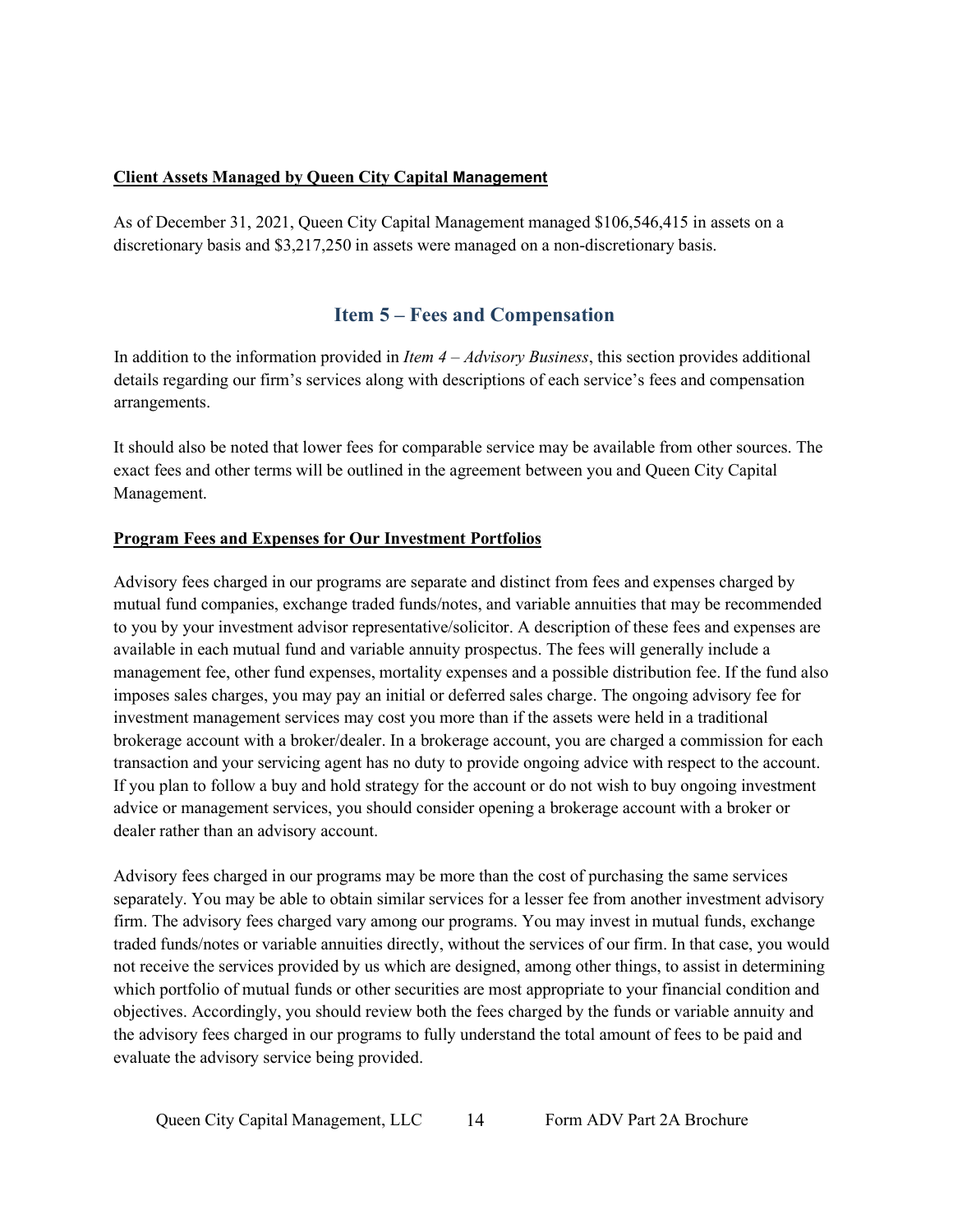Individuals in a Strategist program (in which our firm and other registered investment advisors may serve as a Strategist) should be aware that services similar or comparable to those provided to a client in our Investment Programs may be available to you at a lower aggregate cost elsewhere. While our compensation pursuant to a Strategist program may be lower than compensation we receive in our Investment Programs, the overall cost of a Strategist program may be higher than an individual would otherwise experience by participating in another program.

Our firm also may invest a portion of your assets in mutual funds, exchange traded funds/notes or variable annuities and charge an investment management fee on your assets invested in these securities. Therefore, you may pay two levels of fees for the management of your assets, one directly to our firm and one indirectly to the managers of the mutual funds, exchange traded funds or variable annuities held in their portfolios. You could generally avoid the second layer of fees by making your own decisions regarding the mutual fund, exchange traded fund or variable annuity investment. However, in that case, you would not receive the investment management services provided by our firm.

Our fees are referenced below:

The maximum annualized management fee you will pay for an investment advisory relationship established with us is 1.95%.

Fees are charged either monthly or quarterly in arrears and calculated based on the average daily pricing of all assets in the Account as of the last business day of the billing period or, may be charged monthly or quarterly in advance and calculated based on the average daily pricing of all assets in the Account as of the last business day of the billing period. Advisory fees are pro-rated for the period for accounts opened or closed during the calendar quarter or month. We retain a portion of the annualized management fee for administrative and support services. These fees represent part of the fees (as noted above) established pursuant to the Investment Advisory Services Agreement. Solicitors are not aid nor do they share in any portion of the administrative and support services fees.

For our asset management services, Queen City Capital Management will retain a portion of the total annual client fee for the All Star Funds, Managed Variable Annuity, Index Plus and Index Plus Tax Managed, ESG Values Based, and Strategic Core Portfolios. The fees retained by Queen City Capital Management are shown below and are based upon the amount of assets under management.

| <b>Assets Under Management</b> | <b>Annual Fees</b> |
|--------------------------------|--------------------|
| The First \$250,000            | $0.550\%$          |
| Next \$250,001 - \$499,999     | 0.400%             |
| Next \$500,000 - \$999,999     | 0.300%             |
| Next \$1,000,000 - \$2,499,999 | 0.200%             |
| Above \$2,500,000              | Negotiable         |

The exact annual fee charged by Queen City Capital Management will be agreed upon prior to commencing services and stated in the client agreement.

There is a minimum account size of \$50,000 for the All Star Funds, ESG Values Based, Strategic Core and Managed Variable Annuity programs, while the Index Plus, Index Plus Tax Managed, and

Queen City Capital Management, LLC 15 Form ADV Part 2A Brochure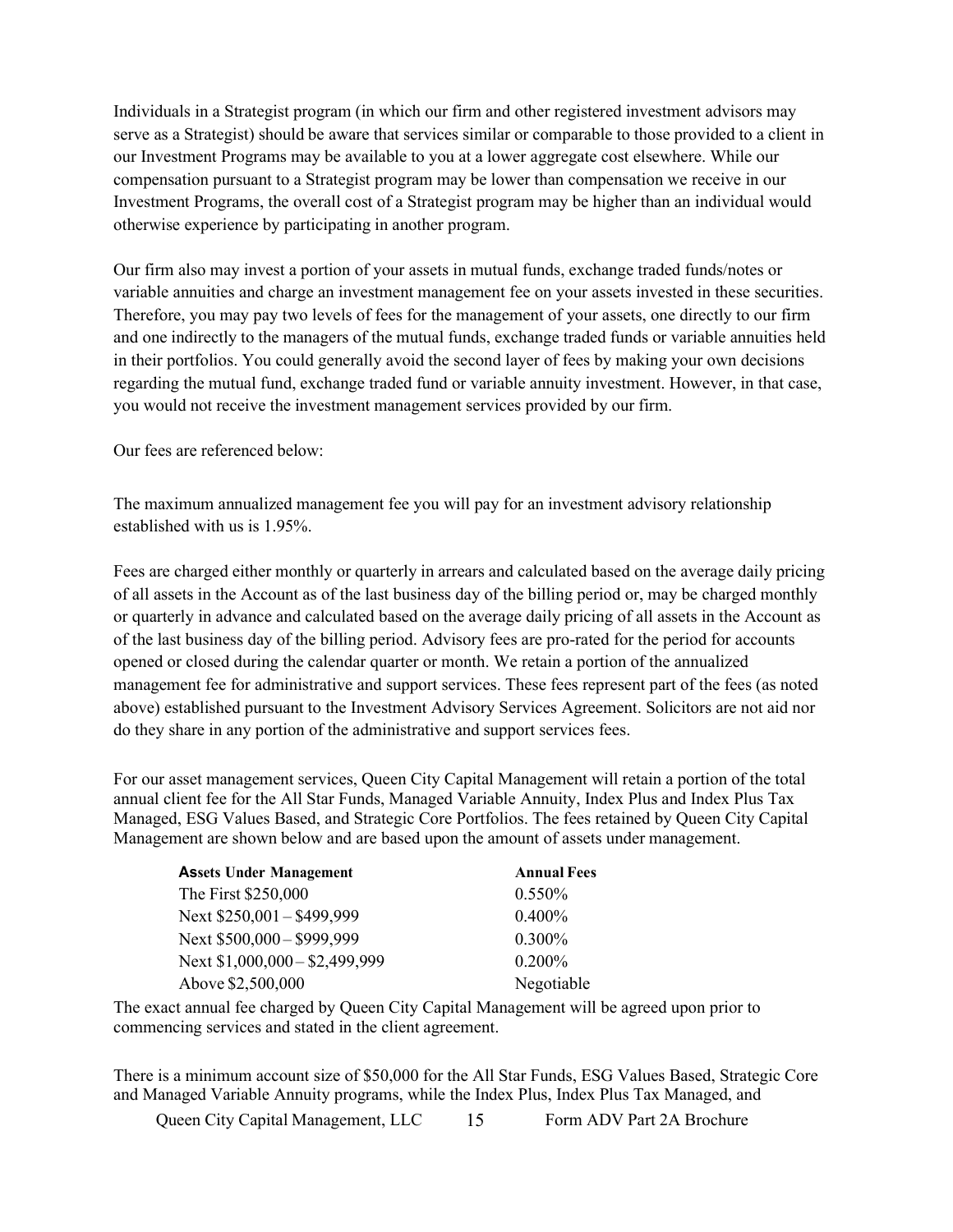WorkPlace Retirement programs all have a \$100,000 minimum. A Custom Portfolio has an account minimum of \$250,000.

Queen City Capital Management reserves the right to modify its fee schedule in the future by providing you with 30 days advance notice of any modification. Fees charged for our asset management services are negotiable based on the type of client, the complexity of the client's situation, the composition of the client's account (i.e., equities versus mutual funds), the potential for additional account deposits, the relationship of the client with the investment adviser representative, and the total amount of assets under management for the client. There may be contracts with a higher annual fee than published above.

Queen City Capital Management believes that its annual fee is reasonable in relation to: (1) services provided and (2) the fees charged by other investment advisers offering similar services/programs. However, our annual investment advisory fee may be higher than that charged by other investment advisers offering similar services/programs.

**Note:** Our fee for our Custom and Consulting Programs is negotiable.

The investment advisory fees will be deducted from your account and paid directly to our firm by the qualified custodian(s) of your account. You must authorize the qualified custodian(s) of your account to deduct fees from your account and pay such fees directly to Queen City Capital Management.

You should review your account statements received from the qualified custodian(s) and verify that appropriate investment advisory fees are being deducted. The qualified custodian(s) will not verify the accuracy of the investment advisory fees deducted.

A solicitor may be paid a portion of the investment advisory fees received by our firm from you. The compensation for these services is paid completely by our firm from the investment advisory fees earned. The advisory fee paid does not increase as a result of our firm's payment to a solicitor. Services provided by the solicitor may include, among other things, assisting in completion of the questionnaire, determining an appropriate investment strategy, periodic contacts with you about investment performance or other information as may be requested or required to assist in understanding our services or updating your information on our behalf.

# *Fees and Expenses for Services Provided to Other Registered Investment Advisers – Allocation Consulting Services*

For our allocation consulting services with FTJ, the fee ranges from .10% up to .30% annually.

#### *Additional/Other Fees and Charges*

Additional fees may be charged by Fidelity, the insurance company, the separate account manager, or the 401(k) or 403(b) provider. We do not share in those fees. Fees charged by these other parties include operating expenses and other fees that are ultimately borne by you. In addition, mutual funds and variable annuities may charge contingent deferred sales charges on withdrawals. We are not responsible for any contingent deferred sales charges incurred through the management of your portfolio. You should carefully review the relevant prospectuses and review the custody agreement for the custodial fees and other service charges.

Queen City Capital Management, LLC 16 Form ADV Part 2A Brochure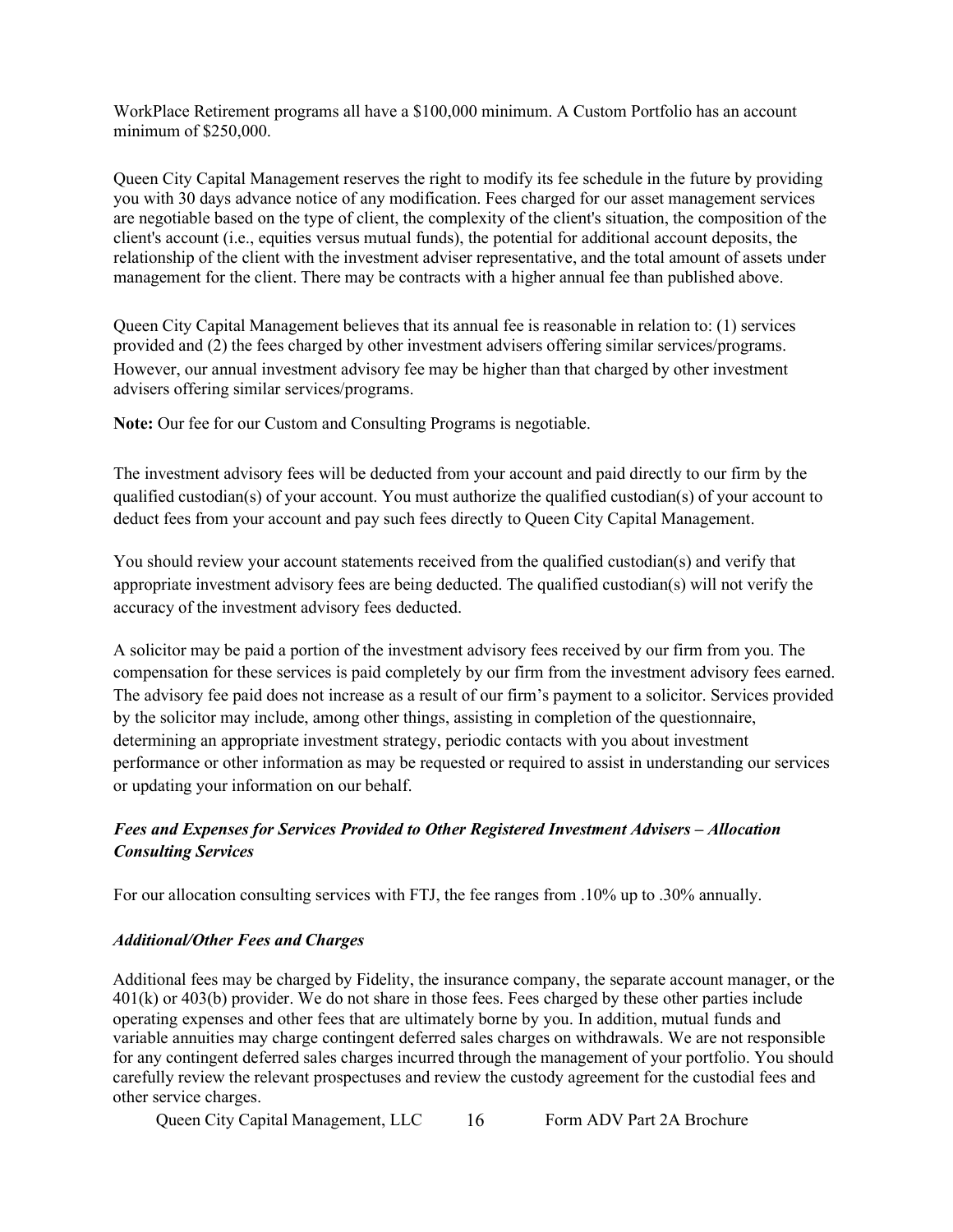Some custodians or broker/dealers for the account in our managed programs may charge maintenance or transactions fees that are separate and distinct from the investment advisory fees charged for our advisory services. Fidelity and other fund companies whose products we use in our management programs on the Fidelity Institutional Wealth Services platform may impose short-term redemption fees of up to 2.0% on the principal balance on certain of their funds if sold within one to six months of original purchase. Some Fidelity mutual funds may also have a minimal annual maintenance fee for positions of less than a certain total dollar amount.

We may buy iShares by Blackrock exchange traded funds, Fidelity exchange traded funds, or other no transaction fee exchange traded fund that may be available, through Fidelity. Typically, these buys will be made to take advantage of short-term opportunities in the market without incurring any short-term trading violations or fees that are associated with mutual funds on the platforms. Fidelity offers a select list of these exchange traded funds that are available with no transaction charges or redemption fees on

their platform, which due to the cost savings may be an incentive for us to use exchange traded funds in lieu of certain mutual funds.

Participation in the Index Plus and Index Plus Tax Managed Portfolios may cost you more or less than investing directly in exchange traded funds without the assistance of our firm depending on the fees negotiated between you and the solicitor or our firm and depending on the trading activity in your account.

There is a \$200 administrative model transfer fee for each model or portfolio change on a rolling calendar year. The first model change, which includes the initial model allocation, will not be charged any additional fees.

Some solicitors, through either Securities America, Inc. (SAI) or Securities America Advisors, Inc. (SAA), or through other non-affiliated broker/dealers and registered investment advisers may also sell securities, insurance products, and other financial planning and investment services, in their separate capacities as registered representatives and investment adviser representatives. In the event that your investment adviser representative sold you the mutual fund or variable annuity in his or her separate capacity as a registered representative of a broker-dealer, your investment adviser representative may have received commission and/or trail compensation for this transaction. In addition Solicitors may select or recommend funds to their clients that are similarly recommended by us. These funds may include an annual distribution charge, referred to as 12(b)-1 fees. Registered Representatives and investment adviser representatives through non-affiliated broker/dealers and registered investment advisors may receive a portion of the 12(b)-1 fees from some investment companies whose positions are held in your account. These 12(b)-1 fees come from fund assets and thus, indirectly from your assets. The receipt of these fees could represent an incentive for firms in general to recommend funds with 12(b)-1 fees or higher 12(b)-1 fees over funds with no fees or lower fees, therefore creating a potential conflict of interest. We do not have a financial incentive if we selects mutual funds that pay 12(b)-1 fees since Fidelity retains all 12(b)-1 charges. Queen City Capital Management does not receive any portion of such commissions or fees from you or the qualified custodian.

Queen City Capital Management, LLC 17 Form ADV Part 2A Brochure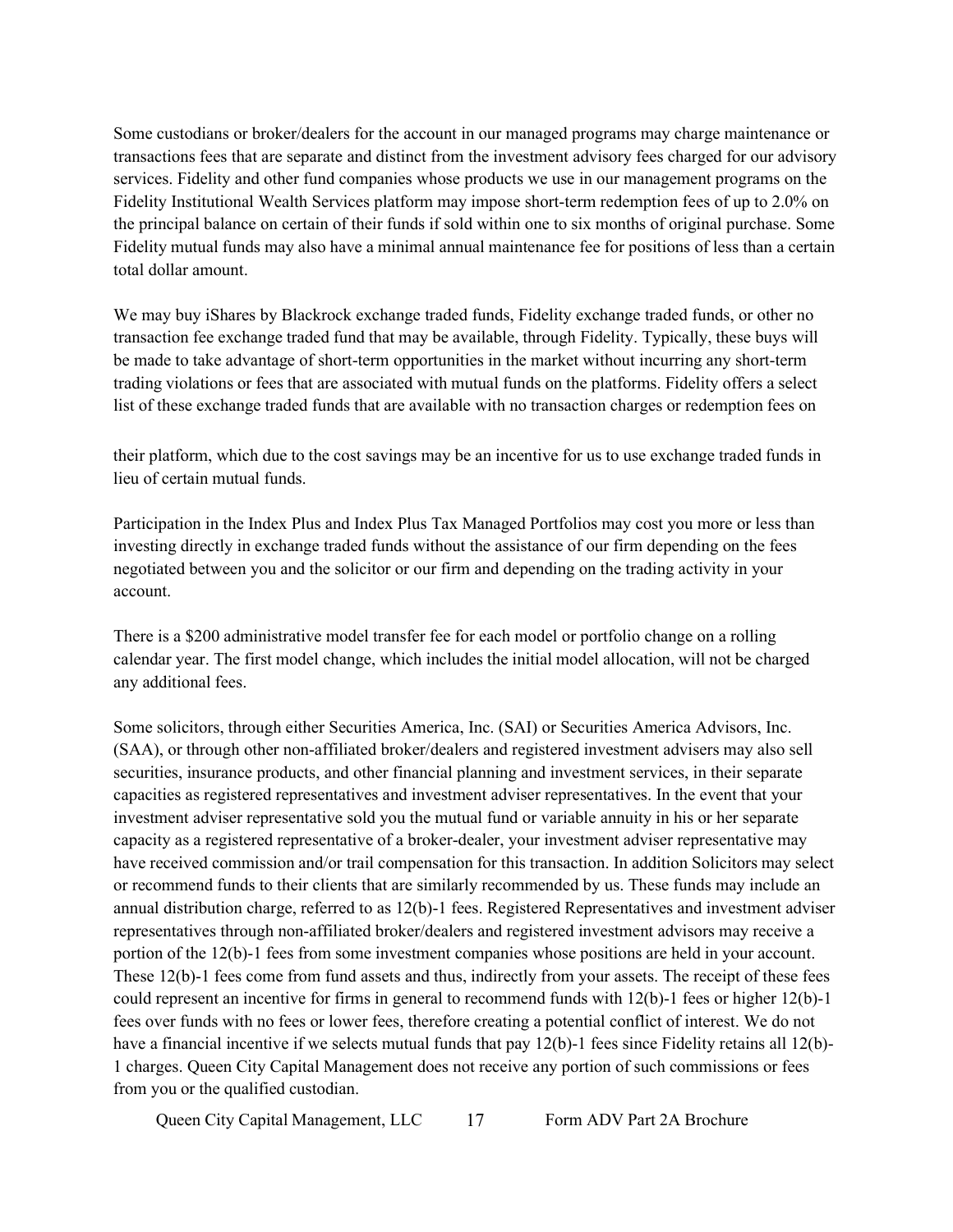### *Contributions/Withdrawals*

Advisory fees will be adjusted proportionately based on the value of cash or securities either added to or withdrawn from the account between billing periods. The additional investments will be invested into the portfolio at the direction of the Investment Team, no later than the next rebalancing of your account.

The portfolio services continue in effect until terminated by either party (i.e., Queen City Capital Management or you) by providing written notice of termination to the other party. When fees are billed in arrears, Queen City Capital Management will prorate the final fee payment based on the number of days services are provided during the final period. The amount of client assets on the termination date will be used to determine the final fee payment.

### *Other Fee Terms for ConsultingServices*

You may pay the investment advisory fees owed by having the fee deducted from an existing investment account. If you elect to pay by automatic deduction from an existing investment account, you will provide written authorization to Queen City Capital Management for such charge. You should notify Queen City Capital Management within ten (10) days of receipt of an invoice if you have questions about or dispute any billing entry.

To the extent Queen City Capital Management engages an outside professional (i.e. attorney, independent investment advisor or accountant) while consulting services to you, Queen City Capital Management will be responsible for the payment of the fees for the services of such an outside professional, and you will not be required to reimburse Queen City Capital Management for such payments. To the extent that you personally engage such an outside professional, you will be responsible for the payment of the fees for the services of such an outside professional, and Queen City Capital Management will not be required to reimburse Client for such payments. Fees for the services of an outside professional (i.e. attorney, independent investment advisor or accountant) will be in addition to and separate from the fees charged by Queen City Capital Management, and you will be responsible for the payment of the fees for the services of such an outside professional. In no event will the services of an outside professional be engaged without your express approval.

All fees paid to Queen City Capital Management for services are separate and distinct from the commissions, fees and expenses charged by insurance companies associated with any disability insurance, life insurance and annuities subsequently acquired by you. If you sell or liquidate certain existing securities positionsto acquire any insurance or annuity, you may also pay a commission and/or deferred sales charges in addition to the consulting fees paid to Queen City Capital Management and any commissions, fees and expenses charged by the insurance company for subsequently acquired insurance and/or annuities.

All fees paid to Queen City Capital Management for advisory services are separate and distinct from the fees and expenses charged by mutual funds to their shareholders. These fees and expenses are described in each mutual fund's prospectus. These fees will generally include a management fee, other fund expenses and a possible distribution fee. If the fund also imposes sales charges, you may pay an initial or deferred sales charge.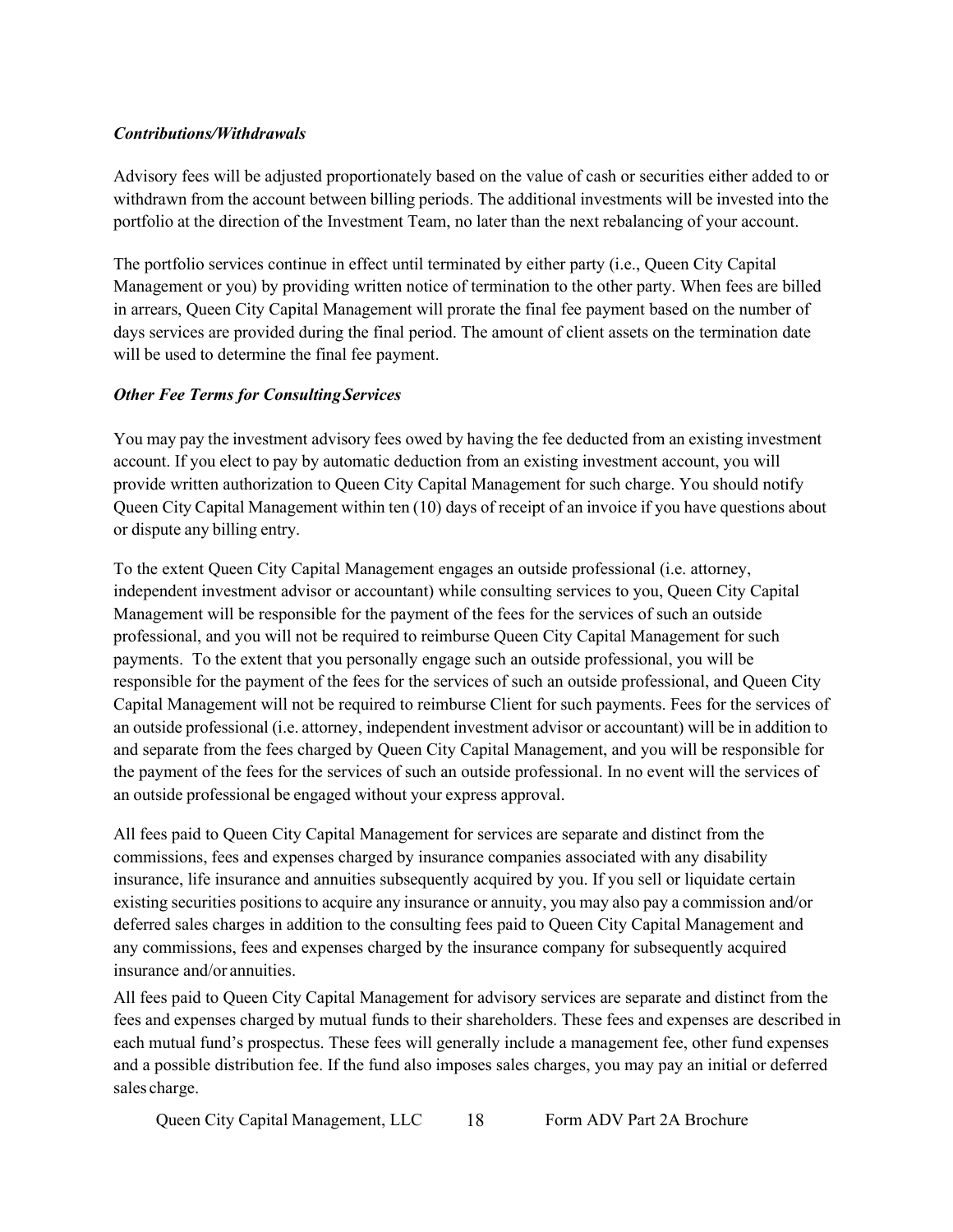All fees paid to Queen City Capital Management for consulting services are separate and distinct from the commissions charged by a broker-dealer or asset management fees charged by an investment advisor to implement such recommendations.

If you elect to implement the recommendations of Queen City Capital Management through our other investment advisory programs, Queen City Capital Management may waive or reduce a portion of the investment advisory fees for such investment advisory program(s). Any reduction will be at the discretion of your investment adviser representative and disclosed to you prior to contracting for additional investment advisory services.

It should be noted that lower fees for comparable services may be available from other sources.

### <span id="page-18-0"></span>*Third-Party MoneyManagers*

Third-party managers generally have varying account minimum requirements. Account minimums are generally higher on fixed income accounts than for equity based accounts. A complete description of the third-party money manager's services, fee schedules and account minimums will be disclosed in the third-party money manager's disclosure brochure which will be provided to you prior to or at the time an agreement for services is executed and the account is established.

The actual fee charged to you will vary depending on the third-party money manager. All fees are calculated and collected by the third-party money manager who will be responsible for delivering our portion of the fee paid by you to us.

Under this program, you may incur additional charges including but not limited to, mutual fund sales loads, 12(b)-1 fees and surrender charges and IRA and qualified retirement plan fees.

We have a conflict of interest by only offering those third-party money managers that have agreed to pay a portion of their advisory fee to us and have met the conditions of our due diligence review. There may be other third-party money managers that may be suitable for you that may be more or less costly. No guarantees can be made that your financial goals or objectives will be achieved. Further, no guarantees of performance can beoffered.

### *Newsletters*

Newsletters are provided to clients and prospective clients free of charge.

### *Performance Reports*

Please note, additional charges may be incurred if you elect for paper documents instead of electronic delivery.

### *Rollover Recommendations*

Queen City Capital Management, LLC 19 Form ADV Part 2A Brochure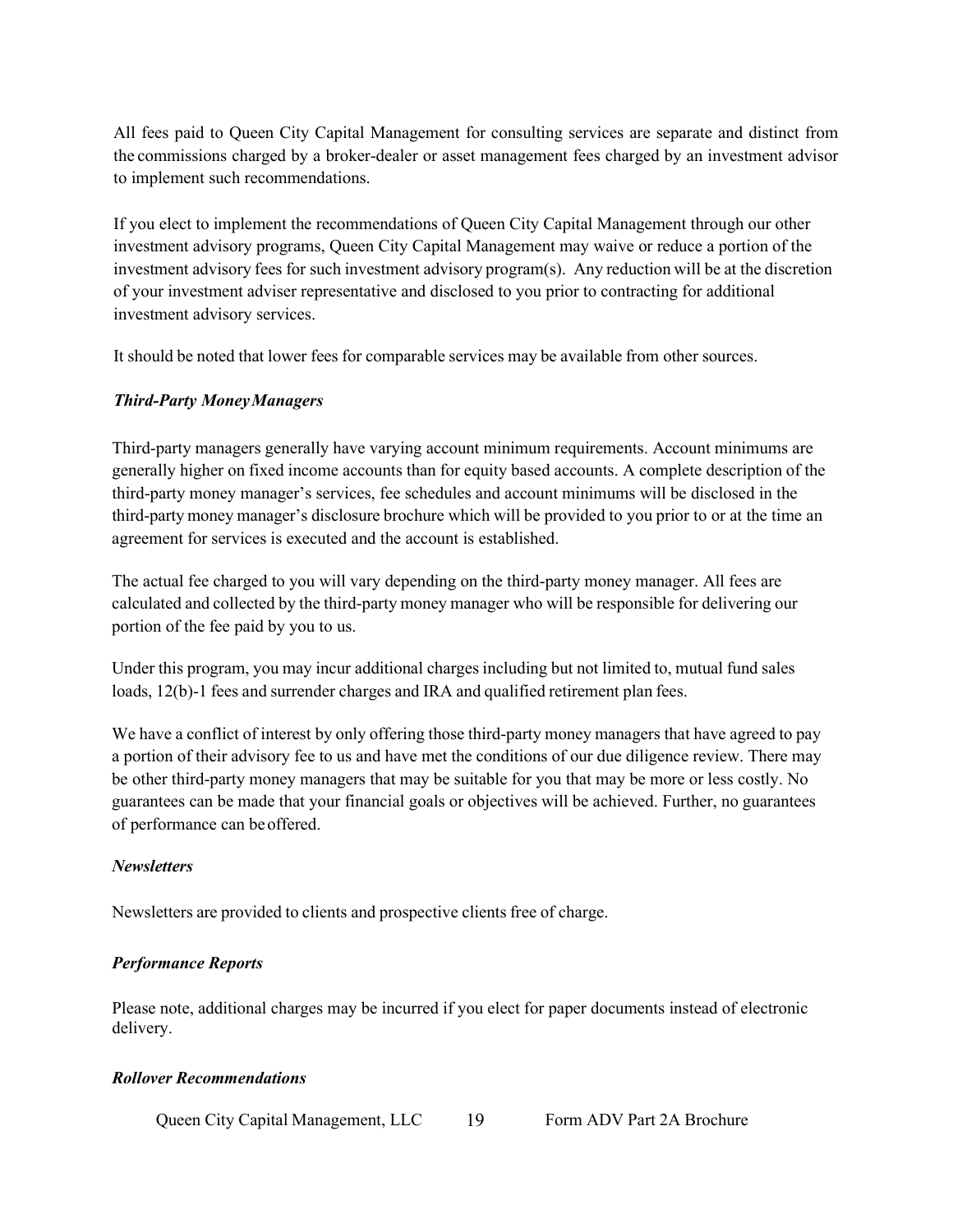There is a conflict of interest when a Queen City Capital Management representative makes a recommendation that a participant roll over assets from a retirement account into a new or existing account or investment (e.g. rollover IRA) managed by Queen City Capital Management. The conflict of interest exists because Queen City Capital Management will receive compensation (e.g., management fees) if the money is rolled over, but it will not if the recommendation is not accepted. In some cases, Queen City Capital Management could have recommended that the participant leave his or her money in the plan and, in that case, the firm and its representative would not be compensated for their advice. Queen City Capital Management will manage this conflict through a process designed to develop an informed recommendation in the best interest of the client.

### **Item 6 – Performance-Based Fees and Side-By-Side Management**

<span id="page-19-1"></span>Performance-based fees are defined as fees based on a share of capital gains on or capital appreciation of the assets held in a client's account. *Item 6* is not applicable to this Disclosure Brochure because we do not charge or accept performance-based fees.

# **Item 7 – Types of Clients**

<span id="page-19-0"></span>Queen City Capital Management generally provides investment advice to the following types of clients:

- Individuals
- High net worth individuals
- Pension and profit sharing plans
- Trusts, estates, or charitable organizations
- Corporations or business entities other than those listed above

You are required to execute a written agreement with Queen City Capital Management specifying the particular advisory services in order to establish a client arrangement with Queen City Capital Management.

### **Minimum Investment AmountsRequired**

Queen City Capital Management requires the following minimum investments amounts in order to open a managed account:

### **WorkPlace Retirement, Index Plus and Index Plus Tax Managed Portfolios** - \$100,000

### **Custom Portfolios** -\$250,000

All other portfolios have an account minimum of \$50,000

Accounts valued at \$30,000 or more may be accepted if the total aggregate household account value exceeds \$300,000. Accounts under the stated minimum may be accepted on an individual basis at our discretion**.**

Queen City Capital Management, LLC 20 Form ADV Part 2A Brochure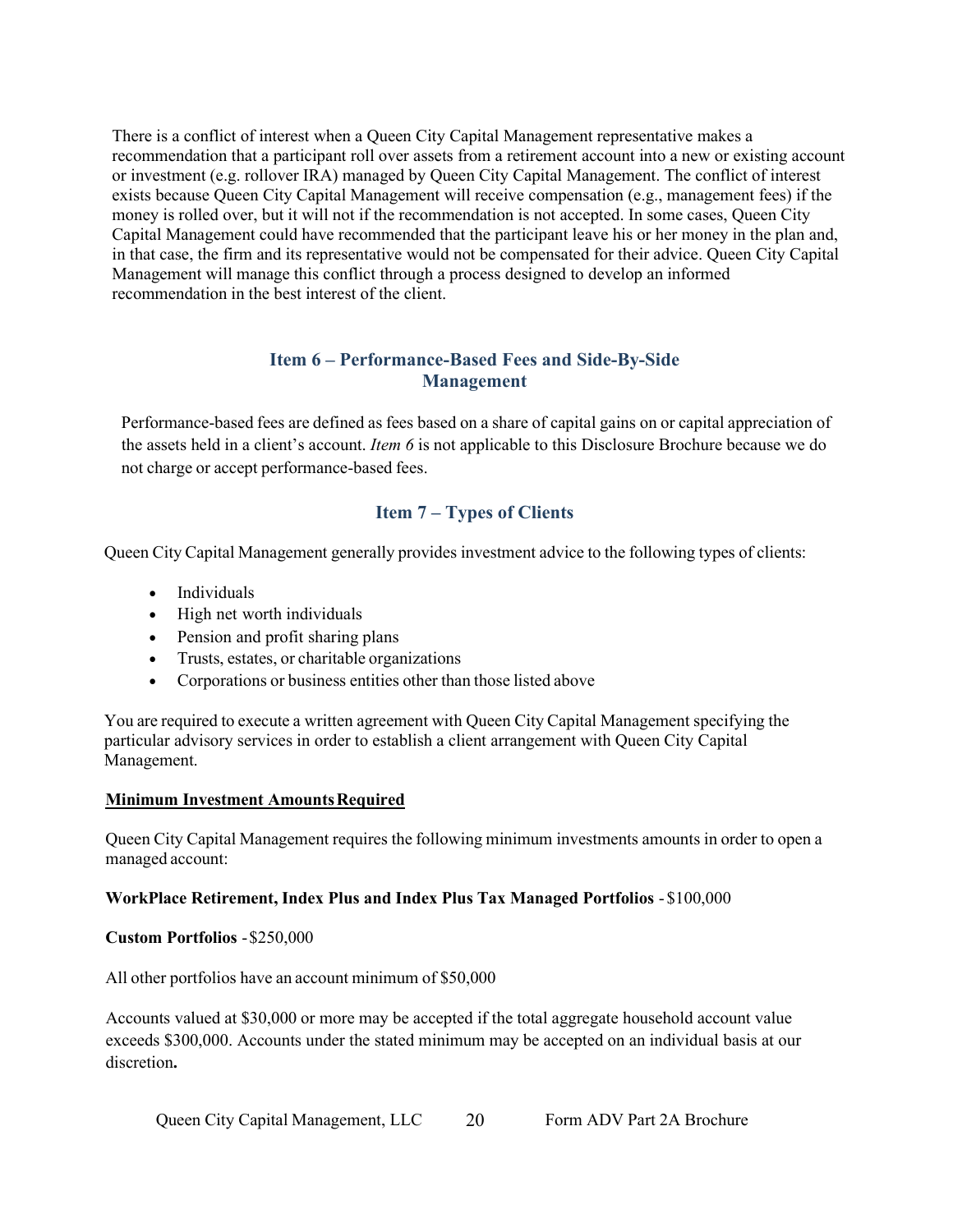We review account minimums periodically and they are subject to change. We may close an account whose value falls below the minimum upon written notice to you.

For sub-account management services, Queen City Capital Management generally requires a variable annuity and/or variable life contract with a minimum account value of \$50,000.

### **Item 8 – Methods of Analysis, Investment Strategies and Risk of Loss**

#### **Methods of Analysis**

Queen City Capital Management uses the following methods of analysis in formulating investment advice:

**Cyclical** – This method analyzes the investments sensitive to business cycles and whose performance is strongly tied to the overall economy. For example, cyclical companies tend to make products or provide services that are in lower demand during downturns in the economy and in higher demand during upswings. Examples include the automobile, steel, and housing industries. The stock price of a cyclical company will often rise just before an economic upturn begins, and fall just before a downturn begins. Investors in cyclical stocks try to make the largest gains by buying the stock at the bottom of a business cycle, just before a turnaround begins.

While most economists and investors agree that there are cycles in the economy that need to be respected, the duration of such cycles is generally unknown. An investment decision to buy at the bottom of a business cycle may actually turn out to be a trade that occurs before or after the bottom of the cycle. If done before the bottom, then downside price action can result prior to any gains. If done after the bottom, then some upside price action may be missed. Similarly, a sell decision meant to occur at the top of a cycle may result in missed opportunity or unrealized losses.

**Fundamental** – This is a method of evaluating a security by attempting to measure its intrinsic value by examining related economic, financial and other qualitative and quantitative factors. Fundamental analysts attempt to study everything that can affect the security's value, including macroeconomic factors (like the overall economy and industry conditions) and individually specific factors (like the financial condition and management of a company). The end goal of performing fundamental analysis is to produce a value that an investor can compare with the security's current price in hopes of figuring out what sort of position to take with that security (underpriced = buy, overpriced = sell or short). Fundamental analysis is considered to be the opposite of technical analysis. Fundamental analysis is about using real data to evaluate a security's value. Although most analysts use fundamental analysis to value stocks, this method of valuation can be used for just about any type of security.

The risk associated with fundamental analysis is that it is somewhat subjective. While a quantitative approach is possible, fundamental analysis usually entails a qualitative assessment of how market forces interact with one another in their impact on the investment in question. It is possible for those market forces to point in different directions, thus necessitating an interpretation of which forces will be dominant. This interpretation may be wrong, and could therefore lead to an unfavorable investment decision.

Queen City Capital Management, LLC 21 Form ADV Part 2A Brochure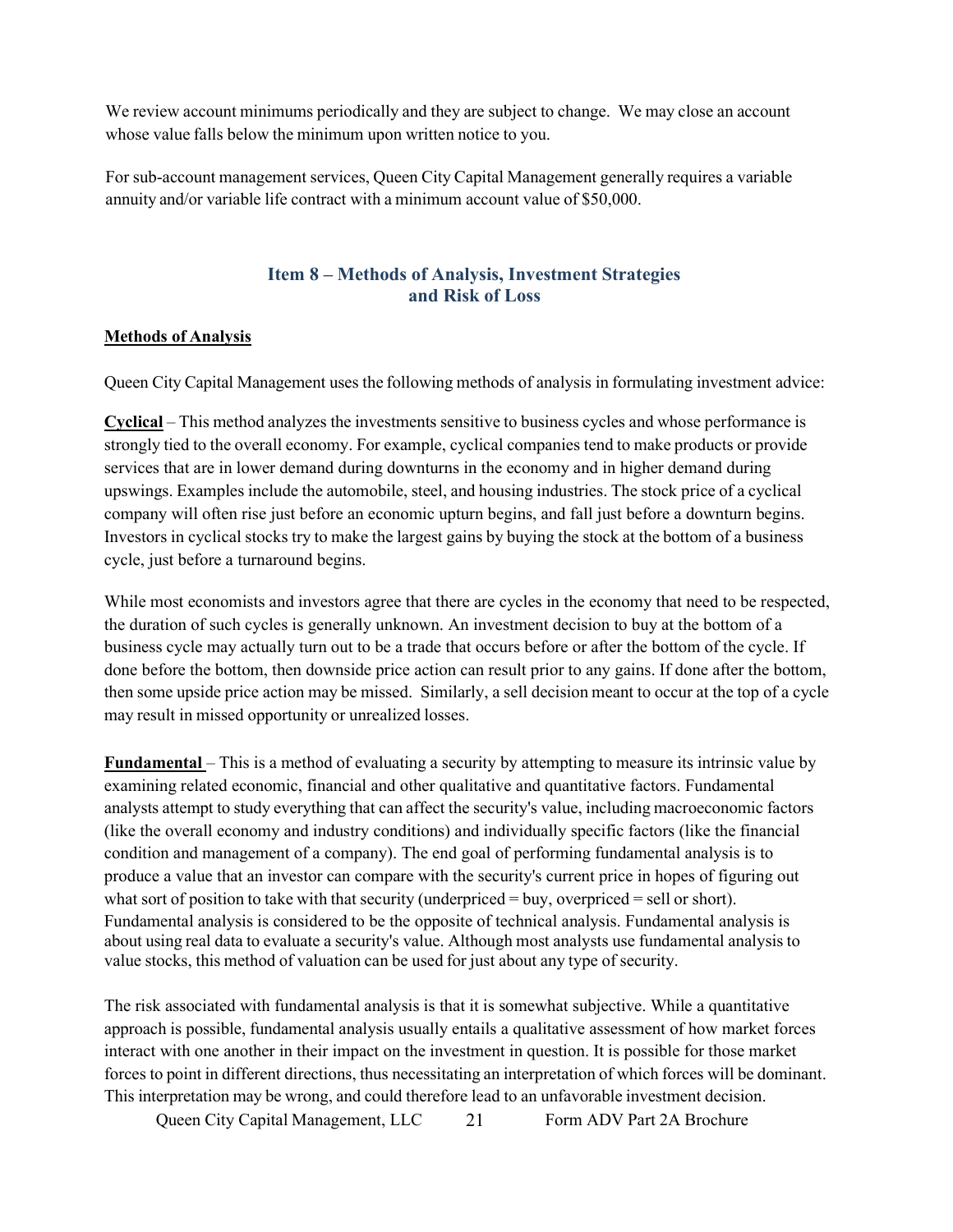**Technical** – This is a method of evaluating securities by analyzing statistics generated by market activity, such as past prices and volume. Technical analysts do not attempt to measure a security's intrinsic value, but instead use charts and other tools to identify patterns that can suggest future activity. Technical analysts believe that the historical performance of stocks and markets are indications of future performance.

Technical analysis is even more subjective than fundamental analysis in that it relies on proper interpretation of a given security's price and trading volume data. A decision might be made based on a historical move in a certain direction that was accompanied by heavy volume; however, that heavy volume may only be heavy relative to past volume for the security in question, but not compared to the future trading volume. Therefore, there is the risk of a trading decision being made incorrectly, since future trading volume is an unknown. Technical analysis is also done through observation of various market sentiment readings, many of which are quantitative. Market sentiment gauges the relative degree of bullishness and bearishness in a given security, and a contrarian investor utilizes such sentiment advantageously. When most traders are bullish, then there are very few traders left in a position to buy the security in question, so it becomes advantageous to sell it ahead of the crowd. When most traders are bearish, then there are very few traders left in a position to sell the security in question, so it becomes advantageous to buy it ahead of the crowd. The risk in utilization of such sentiment technical measures is that a very bullish reading can always become more bullish, resulting in lost opportunity if the money manager chooses to act upon the bullish signal by selling out of a position. The reverse is also true in that a bearish reading of sentiment can always become more bearish, which may result in a premature purchase of a security.

There are risks involved in using any analysis method.

To conduct analysis, Queen City Capital Management gathers information from financial newspapers and magazines, inspection of corporate activities, research materials prepared by others, corporate rating services, timing services, annual reports, prospectuses and filings with the SEC, and company press releases.

#### **Investment Strategies**

We use a modified strategic asset allocation approach to manage our discretionary portfolios in our programs. Our portfolios are primarily designed using Modern Portfolio Theory in order to target an appropriate return for a given level of risk. There is also some tactical asset allocation undertaken within a certain permissible range in response to our firm's judgment on future economic trends and conditions. Securities in our model portfolios represent different asset classes including, but not limited to: money market or cash equivalents, bonds, large company stocks, small company stocks, international stocks, industry/sector holding positions and alternative investment instruments among others. We may use computer-based or qualitative strategic or tactical asset allocation programs and various mutual fund rating services to aid in the allocation decisions for the assets in the programs. We do not separately charge for any of these services or programs.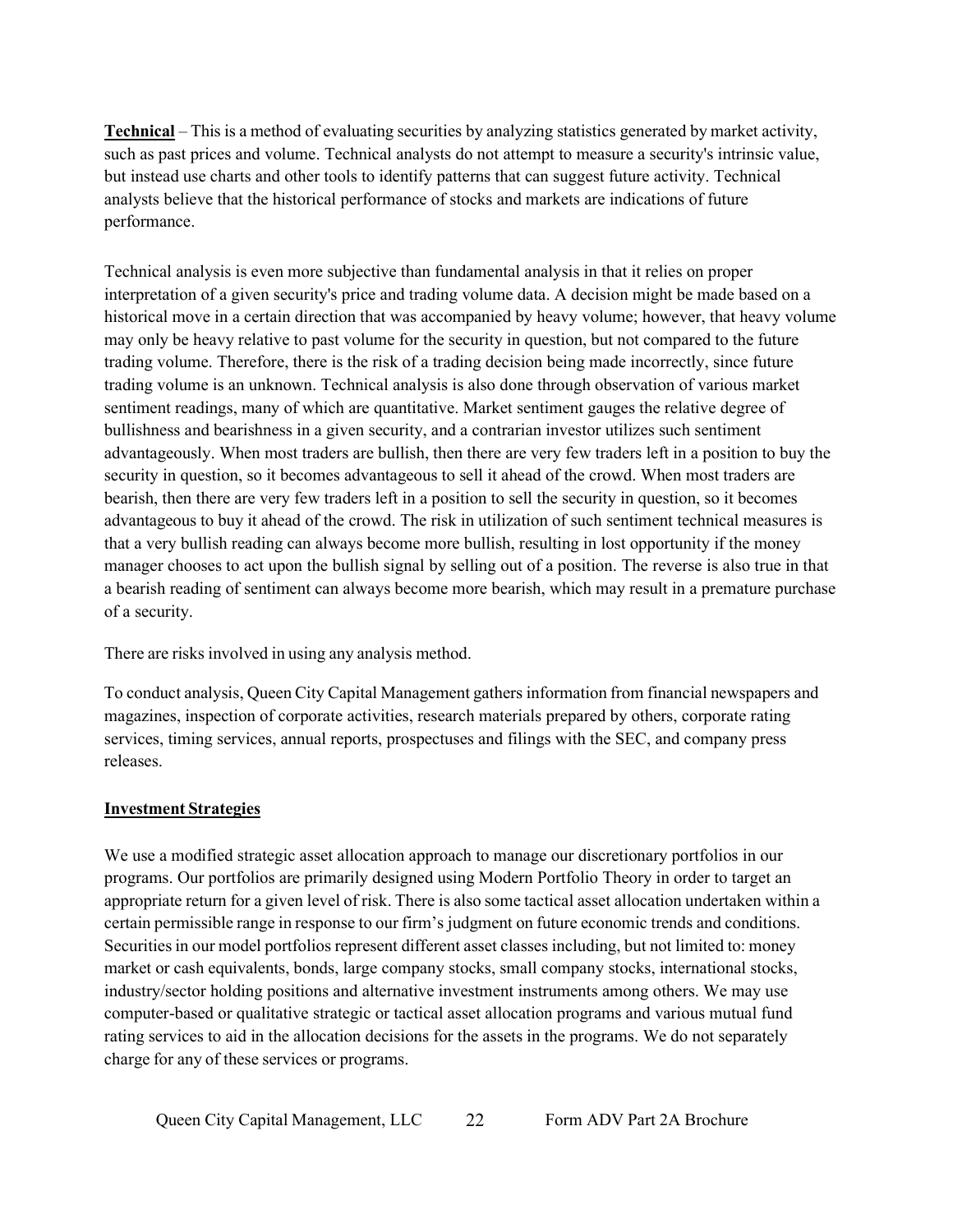Queen City Capital Management uses the following investment strategies when managing client assets and/or providing investment advice:

Long term purchases - Investments held at least a year.

Short term purchases - Investments sold within a year.

Frequent trading - This strategy refers to the practice of selling investments within 30 days of purchase.

### **Primarily Recommend One Type of Security**

We do not primarily recommend one type of security to clients. Instead, we recommend any product that may be suitable for each client relative to that client's specific circumstances and needs.

### **Risk of Loss**

Past performance is not indicative of future results. Therefore, you should never assume that future performance of any specific investment or investment strategy will be profitable. Investment portfolios, programs, models, asset allocations or strategies entail the risk of loss; and values and returns will fluctuate over time. While we seek to limit any losses, there have been periods of loss in the past and there will likely be others in the future. Our firm and our Investment Team emphasize that investment returns, particularly over shorter time periods, are highly dependent on trends in the various investments markets. Thus, our investment management services are generally suitable only for long-term investment objectives or strategies, rather than for short-term trading purposes. Diversification does not guarantee a profit or protect you against loss and there is no guarantee that your investment objectives will be achieved. This program is not FDIC insured and may lose value. All investment programs have certain risks that are borne by you. Our investment approach constantly keeps the risk of loss in mind.

Because of the inherent risk of loss associated with investing, our firm is unable to represent, guarantee, or even imply that our services and methods of analysis can or will predict future results, successfully identify market tops or bottoms, or insulate you from losses due to market corrections or declines. There are certain additional risks associated with investing in securities through our investment management program, as described below:

- Market Risk Either the stock market as a whole, or the value of an individual company, goes down resulting in a decrease in the value of client investments. This is also referred to as systemic risk.
- Equity (stock) market risk Common stocks are susceptible to general stock market fluctuations and to volatile increases and decreases in value as market confidence in and perceptions of their issuers change. If you held common stock, or common stock equivalents, of any given issuer, you would generally be exposed to greater risk than if you held preferred stocks and debt obligations of the issuer.
- Company Risk When investing in stock positions, there is always a certain level of company or industry specific risk that is inherent in each investment. This is also referred to as unsystematic risk and can be reduced through appropriate diversification. There is the risk that

Queen City Capital Management, LLC 23 Form ADV Part 2A Brochure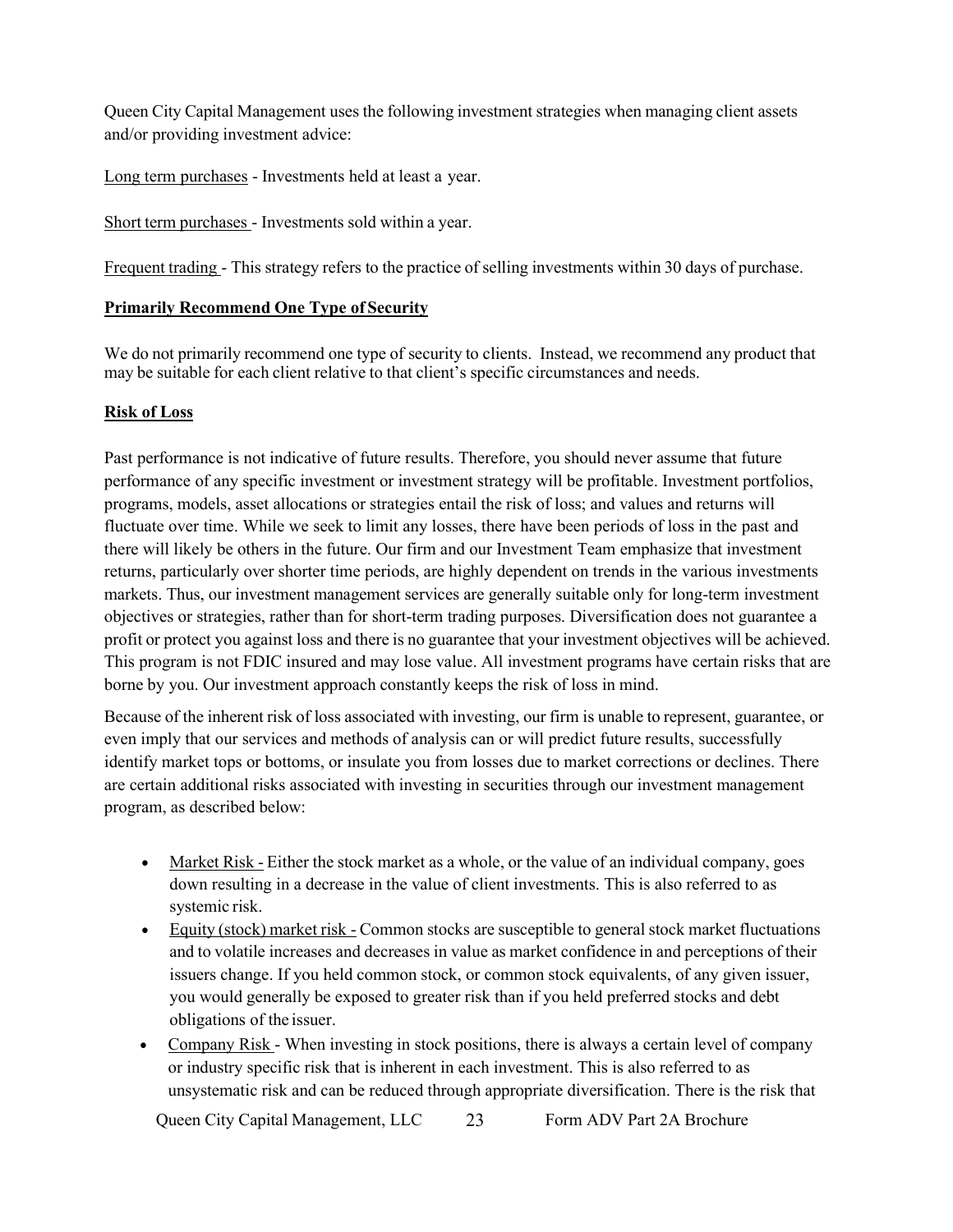the company will perform poorly or have its value reduced based on factors specific to the company or its industry. For example, if a company's employees go on strike or the company receives unfavorable media attention for its actions, the value of the company may be reduced.

- Fixed Income Risk (Interest Rate Risk) When investing in bonds, there is the risk that the issuer will default on the bond and be unable to make payments. Further, individuals who depend on set amounts of periodically paid income face the risk that inflation will erode their spending power. Fixed-income investors receive set, regular payments that face the same inflationrisk.
- Options Risk Options on securities may be subject to greater fluctuations in value than an investment in the underlying securities. Purchasing and writing put and call options are highly specialized activities and entail greater than ordinary investment risks.
- ETF and Mutual Fund Risk When investing in a an ETF or mutual fund, you will bear additional expenses based on your pro rata share of the ETF's or mutual fund's operating expenses, including the potential duplication of management fees. The risk of owning an ETF or mutual fund generally reflects the risks of owning the underlying securities the ETF or mutual fund holds. You will also incur brokerage costs when purchasing ETFs.
- Management Risk Your investment with our firm varies with the success and failure of our investment strategies, research, analysis and determination of portfolio securities. If our investment strategies do not produce the expected returns, the value of the investment will decrease.
- Market Risk The price of a security, bond, or mutual fund may drop in reaction to tangible and intangible events and conditions. This type of risk is caused by external factors independent of a security's particular underlying circumstances. For example, political, economic and social conditions may trigger market events.
- Inflation Risk The risk is that the rate of inflation will exceed the rate of return on an investment.
- Currency Risk Overseas investments are subject to fluctuations in the value of the dollar against the currency of the investment's originating country. This is also referred to as exchange rate risk.
- Reinvestment Risk This is the risk that future proceeds from investments may have to be reinvested at a potentially lower rate of return (i.e. interest rate). This primarily relates to fixed income securities.
- Business Risk These risks are associated with a particular industry or a particular company within an industry. For example, oil-drilling companies depend on finding oil and then refining it, a lengthy process, before they can generate a profit. They generally carry a higher risk of profitability than an electric company, which may generate much of its income from a steady stream of customers who buy electricity no matter what the economic environment is like.
- Liquidity Risk Liquidity is the ability to readily convert an investment into cash. Generally,assets are more liquid if many traders are interested in a standardized product. For example, Treasury Bills are highly liquid, while real estate properties are not.
- Financial Risk Excessive borrowing to finance a business' operations increases the risk of profitability, because the company must meet the terms of its obligations in good times and bad. During periods of financial stress, the inability to meet loan obligations may result in bankruptcy and/or a declining market value.

# **Item 9 – Disciplinary Information**

<span id="page-23-0"></span>Queen City Capital Management, LLC 24 Form ADV Part 2A Brochure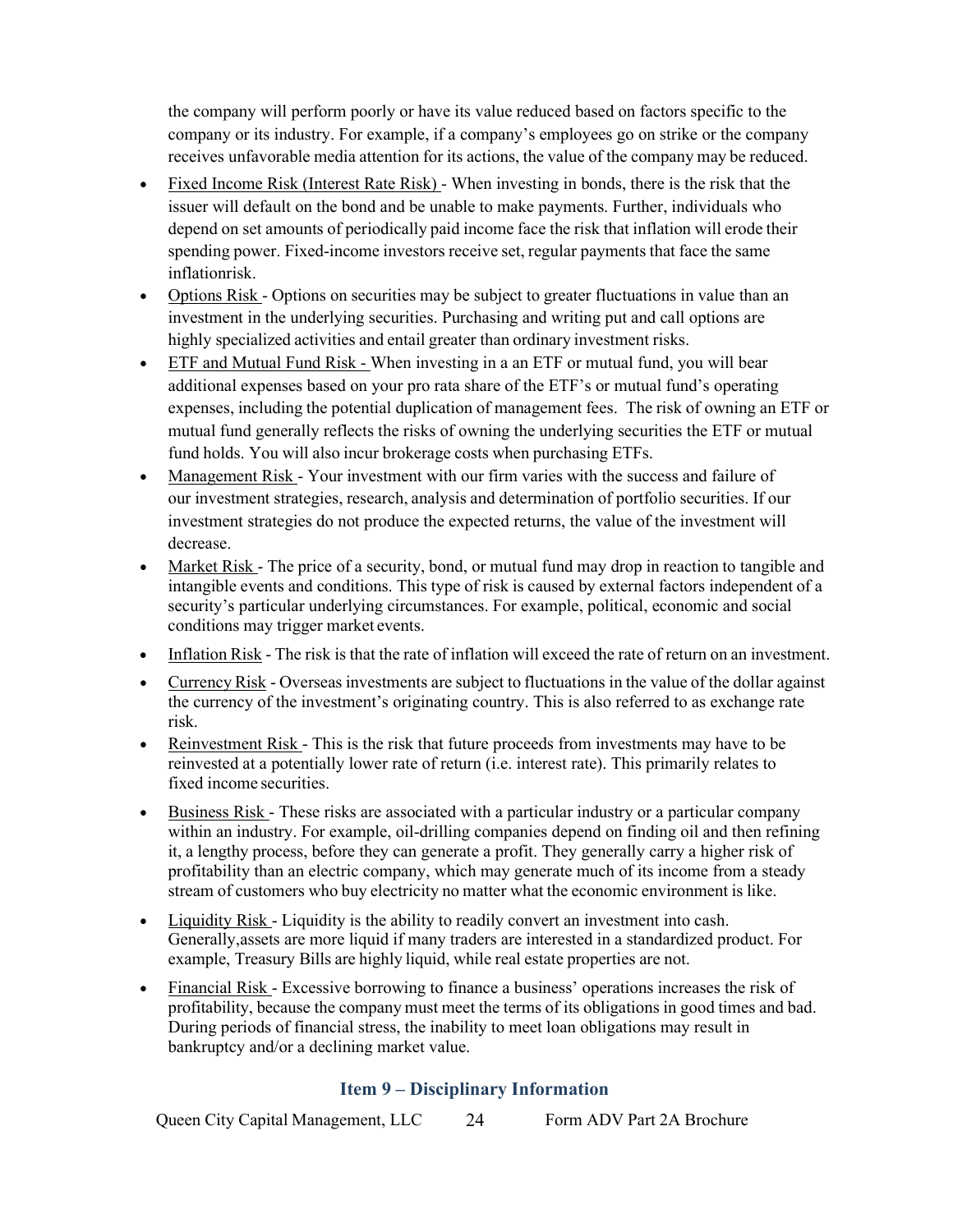*Item 9* is not applicable to this Disclosure Brochure because there are no legal or disciplinary events that are material to a client's or prospective client's evaluation of our business or integrity.

# **Item 10 – Other Financial Industry Activities and Affiliations**

<span id="page-24-0"></span>Queen City Capital Management is **not** and does **not** have a related person that is a broker/dealer, municipal securities dealer, government securities dealer or broker, an investment company or other pooled investment vehicle (including a mutual fund, closed-end investment company, unit investment trust, private investment company or "hedge fund," and offshore fund), a futures commission merchant, commodity pool operator, or commodity trading advisor, a banking or thrift institution, an accountant or accounting firm, a lawyer or law firm, an insurance company or agency, a pension consultant, a real estate broker or dealer, and a sponsor or syndicator of limited partnerships.

We are an independent registered investment adviser and only provide investment advisory services. We are not engaged in any other business activities and offer no other services except those described in this Disclosure Brochure. However, while we do not sell products or services other than investment advice, our representatives may sell other products or provide services outside of their role as investment adviser representatives with us.

### **Registered Representative of a Broker-Dealer**

Our minority owners and representatives as are also registered representatives of Securities America, Inc., a securities broker- dealer. While as registered representatives they will not perform any advisory functions for Queen City Capital management when acting in his or her separate capacity as a registered representative, our minority owners and representatives may sell, for commissions, general securities products such as stocks, bonds, mutual funds, exchange-traded funds, and variable annuity and variable life products to you. You are under no obligation to use the services of our minority owners and representatives in their separate capacity. The commissions charged by Securities America, Inc. may be higher or lower than those charged by other broker/dealers. In addition, the registered representatives may also receive additional ongoing 12(b)-1 fees for mutual fund purchases from the mutual fund company during the period that you maintain the mutual fund investment.

#### **Registered as an Investment Adviser Representative of Another Advisory Firm**

The minority owners and representatives of Queen City Capital Management are also licensed as Investment Adviser Representatives with Securities America Advisors, Inc. Queen City and Securities America Advisors are not affiliated. Through Securities America Advisors, Inc., the minority owners and representatives of Queen City may provide asset management services as well as referrals to sub-advisors. They earn advisory fees when providing these services through Securities America Advisors. If the minority owners and representatives of Queen City provide asset management or referral services to you,

Queen City Capital Management, LLC 25 Form ADV Part 2A Brochure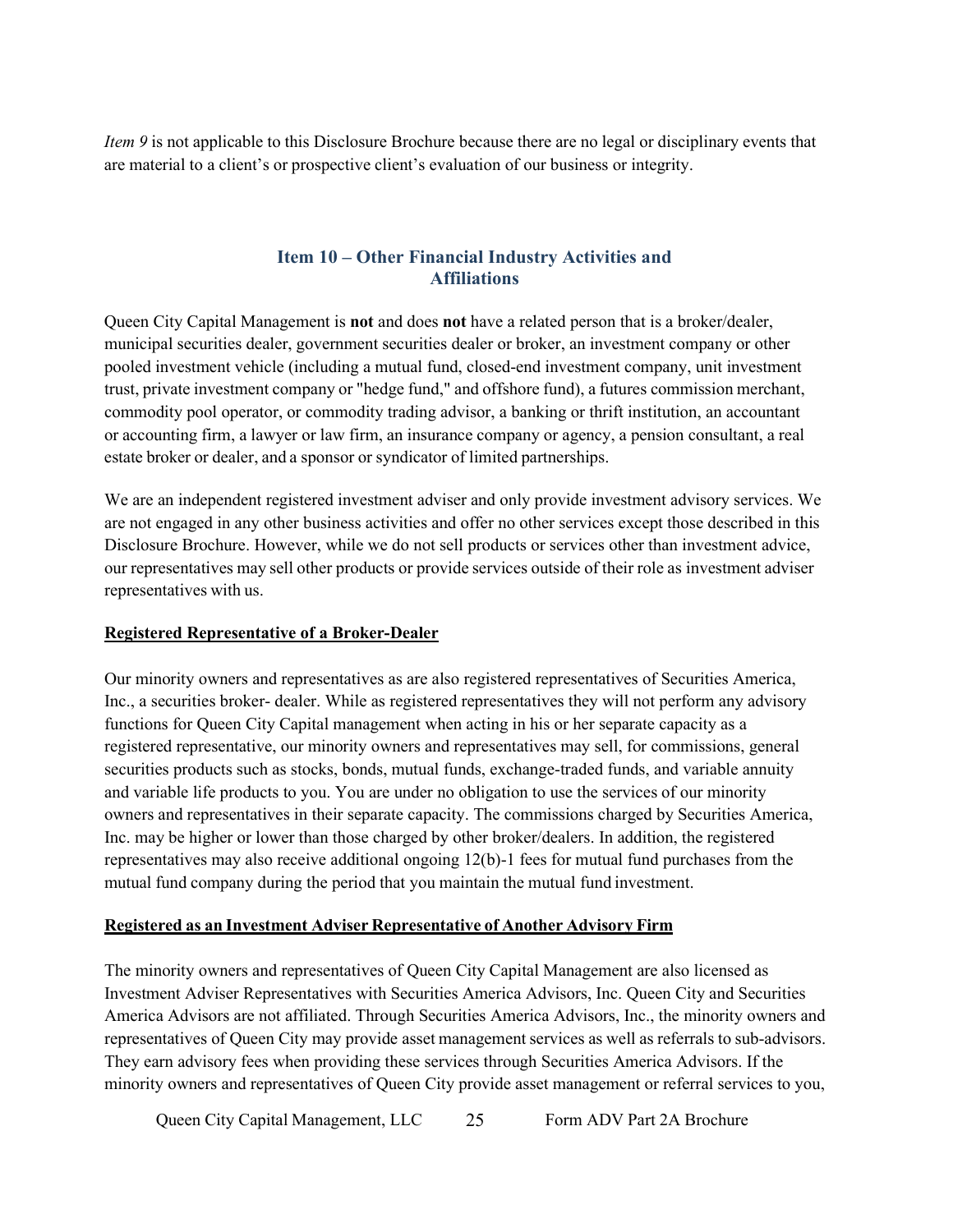you will be given the disclosure brochure of Securities America Advisors, Inc. describing the services provided, fees charged and other information. You are encouraged to read and review the disclosure brochures for both Queen City Capital Management and Securities America Advisors.

### Third-Party MoneyManagers

Queen City Capital Management has developed several programs, previously described in *Item 5* of this Disclosure Brochure, designed to allow us to recommend and select third-party money managers for you. Once you select the third-party money manager to manage all or a portion of your assets, the third-party money manager will pay us a portion of the fees you are charged. Please refer to *Items 4 and 5* for full details regarding the programs, fees, conflicts of interest and materials arrangements when Queen City Capital Management selects other investment advisors.

# <span id="page-25-0"></span>**Item 11 – Code of Ethics, Participation or Interest in Client Transactions and Personal Trading**

### **Code of Ethics Summary**

According to the *Investment Advisers Act of 1940*, an investment adviser is considered a fiduciary and has a fiduciary duty to all clients. Queen City Capital Management has established a Code of Ethics to comply with the requirements of Section 204(A)-1 of the *Investment Advisers Act of 1940* that reflects its fiduciary obligations and those of its supervised persons. The Code of Ethics also requires compliance with federal securities laws. The Code of Ethics covers all individuals that are classified as "supervised persons". All employees, officers, directors and investment adviser representatives are classified as supervised persons. Queen City Capital Management requires its supervised persons to consistently act in your best interest in all advisory activities. Queen City Capital Management imposes certain requirements on its affiliates and supervised persons to ensure that they meet the firm's fiduciary responsibilities to you. The standard of conduct required is higher than ordinarily required and encountered in commercial business.

This section is intended to provide a summary description of the Code of Ethics of Queen City Capital Management. If you wish to review the Code of Ethics in its entirety, a copy may be obtained by calling us at 513-721-6089 or writing to 105 East Fourth Street, Suite 800, Cincinnati, OH 45202.

### **Our Approach to Conflicts of Interest**

Conflicts of interest that may arise in the course of providing investment management services are described throughout this Disclosure Brochure, as are some of our policies and procedures designed to address specific conflicts of interest, such as our Code of Ethics and personal trading practices.

We have a compliance program in place that is intended to identify, mitigate and, in some instances, prevent actual and potential conflicts of interest, ensure compliance with legal and regulatory requirements and ensure compliance with investment guidelines and restrictions. Our compliance program includes written policies and procedures that we believe are reasonably designed to prevent violations of applicable laws and regulations.

Queen City Capital Management, LLC 26 Form ADV Part 2A Brochure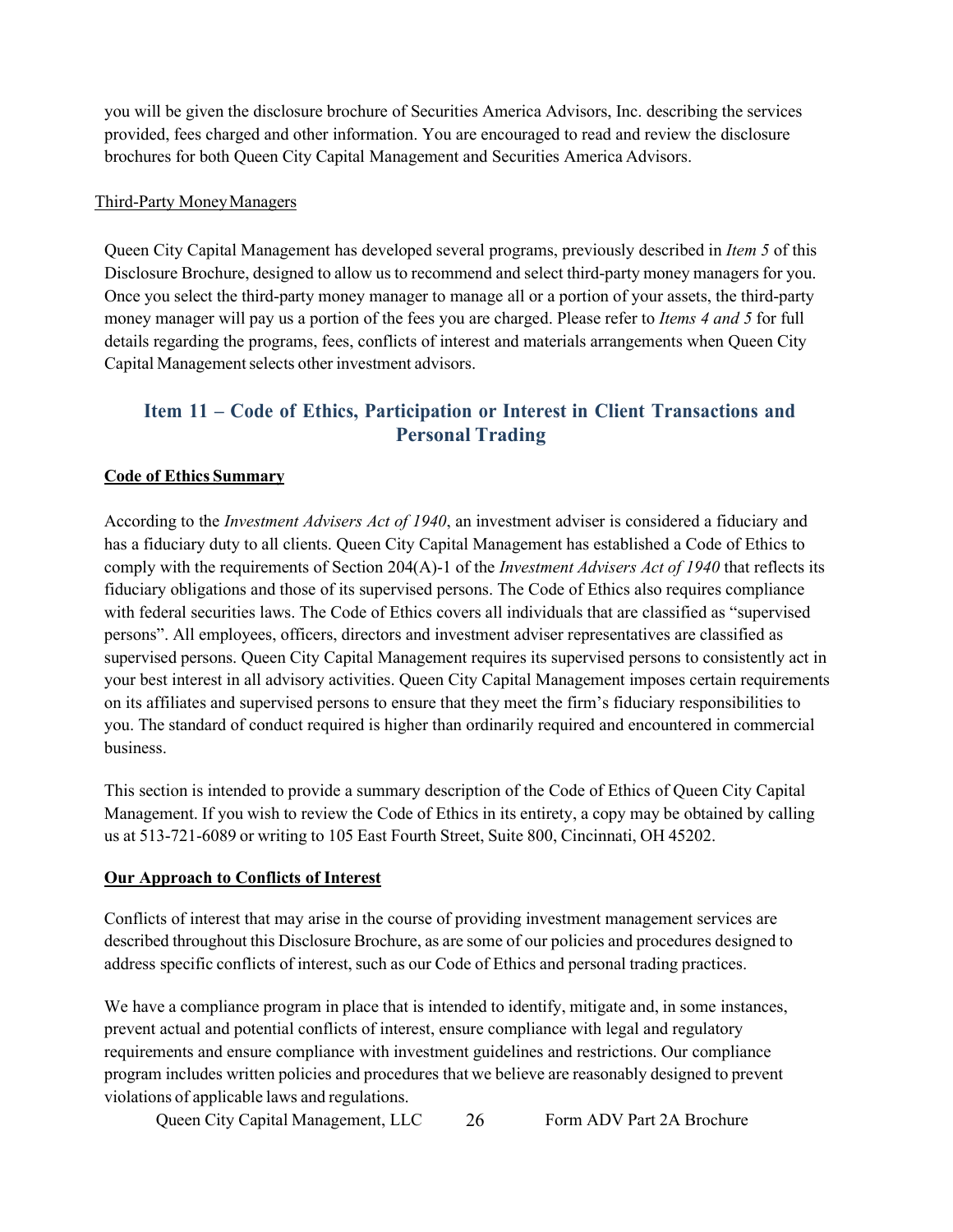### **Affiliate and Employee Personal Securities Transactions Disclosure**

Queen City Capital Management or associated persons of the firm may buy or sell for their personal accounts, investment products identical to those recommended to clients. This creates a potential conflict of interest. It is the express policy of Queen City Capital Management that all persons associated in any manner with our firm must place clients' interests ahead of their own when implementing personal investments. Queen City Capital Management and its associated persons will not buy or sell securities for their personal account(s) where their decision is derived, in whole or in part, by information obtained as a result of employment or association with our firm unless the information is also available to the investing public upon reasonable inquiry.

### **Ownership in Queen City Capital Management**

Certain investment advisors and/or solicitors may have an ownership interest in the firm and thus may have a financial incentive to recommend QCCM over other investment managers.

We are now and will continue to be in compliance with applicable state and federal rules and regulations. To prevent conflicts of interest, we have developed written supervisory procedures that include personal investment and trading policies for our representatives, employees and their immediate family members (collectively, associated persons):

- Associated persons cannot prefer their own interests to that of the client.
- Associated persons cannot purchase or sell any security for their personal accounts prior to implementing transactions for client accounts.
- Associated persons cannot buy or sell securities for their personal accounts when those decisions are based on information obtained as a result of their employment, unless that information is also available to the investing public upon reasonable inquiry.
- Associated persons are prohibited from purchasing or selling securities of companies in which any client is deemed an"insider".
- Associated persons are discouraged from conducting frequent personal trading.
- Associated persons are generally prohibited from serving as board members of publicly traded companies unless an exception has been granted to the Chief Compliance Officer of Queen City CapitalManagement.

<span id="page-26-0"></span>Any associated person not observing our policies is subject to sanctions up to and including termination.

### **Item 12 – Brokerage Practices**

Clients are under no obligation to act on the recommendations of Queen City Capital Management. If the firm assists in the implementation of any recommendations, we are responsible to ensure that the client receives the best execution possible. Best execution does not necessarily mean that clients receive the lowest possible commission costs but that the qualitative execution is best. In other words, all conditions considered, the transaction execution is in your best interest. When considering best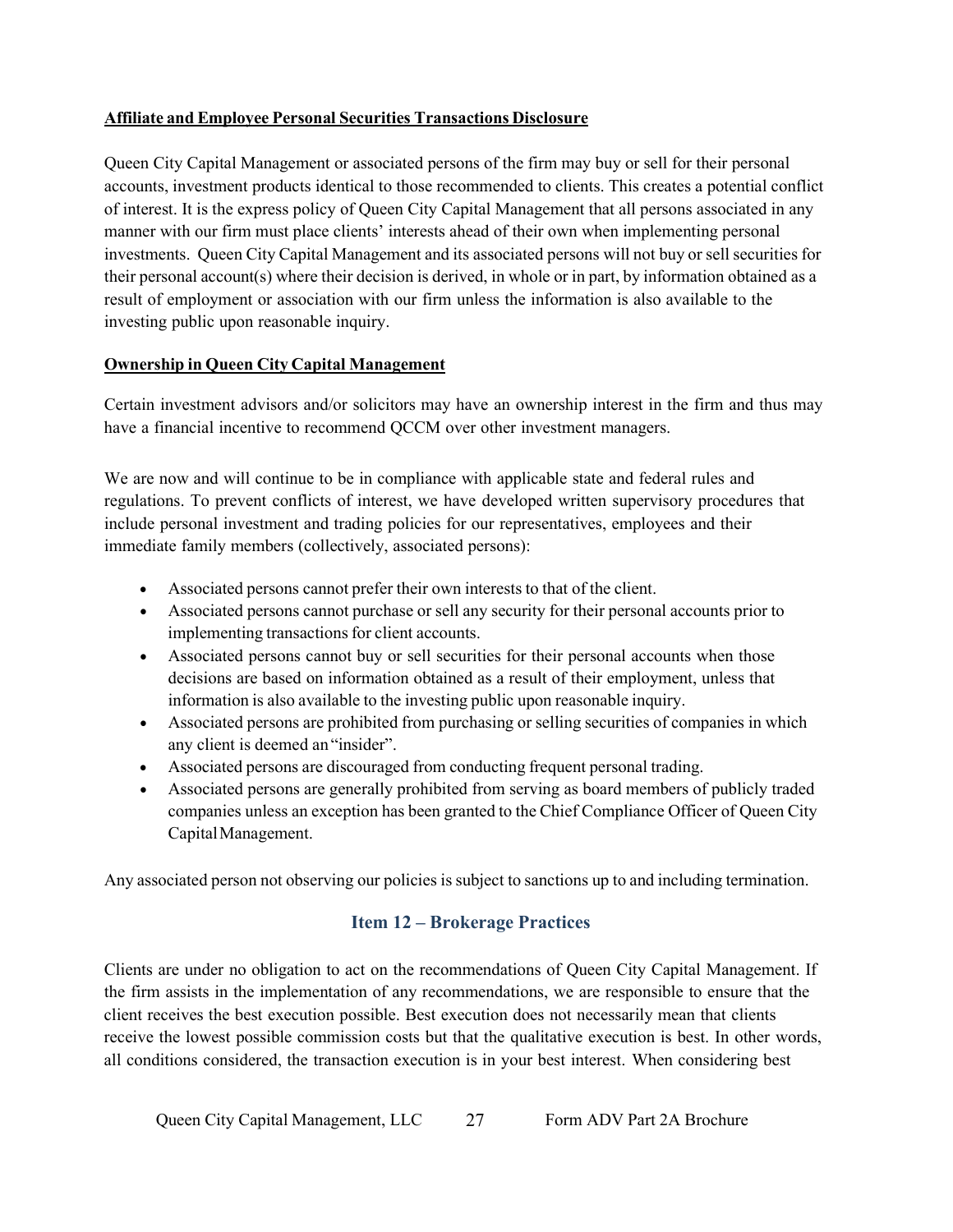execution, we look at a number of factors besides prices and rates including, but not limited to:

- Execution capabilities (e.g., market expertise, ease/reliability/timeliness of execution, responsiveness, integration with our existing systems, ease of monitoring investments)
- Products and services offered (e.g., investment programs, back office services, technology, regulatory compliance assistance, research and analytic services)
- Financial strength, stability and responsibility
- Reputation and integrity
- Ability to maintain confidentiality

We exercise reasonable due diligence to make certain that best execution is obtained for all clients when implementing any transaction by considering the back office services, technology and pricing of services offered.

### **BrokerageRecommendations**

If you elect to utilize our management services clearing, custody or other brokerage services are made available through National Financial Services, LLC or Fidelity Brokerage Services, LLC. We have an agreement with the clearing firm to manage your account. In exchange, these firms provide clearing, execution and execution services for transactions that are executed for our customers. We have also entered into agreements with various insurance companies that allow for the management and valuation of client's variable annuity accounts within the programs described above. Please refer to the "Managed Variable Annuity Program" section for more information. The insurance company custodians maintain custody of your funds or securities. Outside custodians maintain custody of all funds and securities. We do not act as a custodian for any account.

Fidelity provides Queen City Capital Management with access to their institutional trading and custody services, which are typically not available to retail investors. The services from Fidelity include brokerage, custody, research and access to mutual funds and other investments that are otherwise generally available only to institutional investors or would require a significantly higher minimum initial investment.

Fidelity also makes available to Queen City Capital Management other products and services that we benefit from but may not benefit your accounts. Some of these other products and services assist us in managing and administering client accounts. These include software and other technology that:

- Provide access to client account data (such as trade confirmation and account statements)
- Facilitate trade execution (and allocation of aggregated trade orders for multiple client accounts)
- Provide research, pricing information and other market data
- Facilitate payment of our fees from client accounts
- Assist with back-office functions, record keeping and client reporting.

Many of these services generally may be used to service all or a substantial number of our accounts. Fidelity also makes available other services intended to help us manage and further develop our business.

These services may include: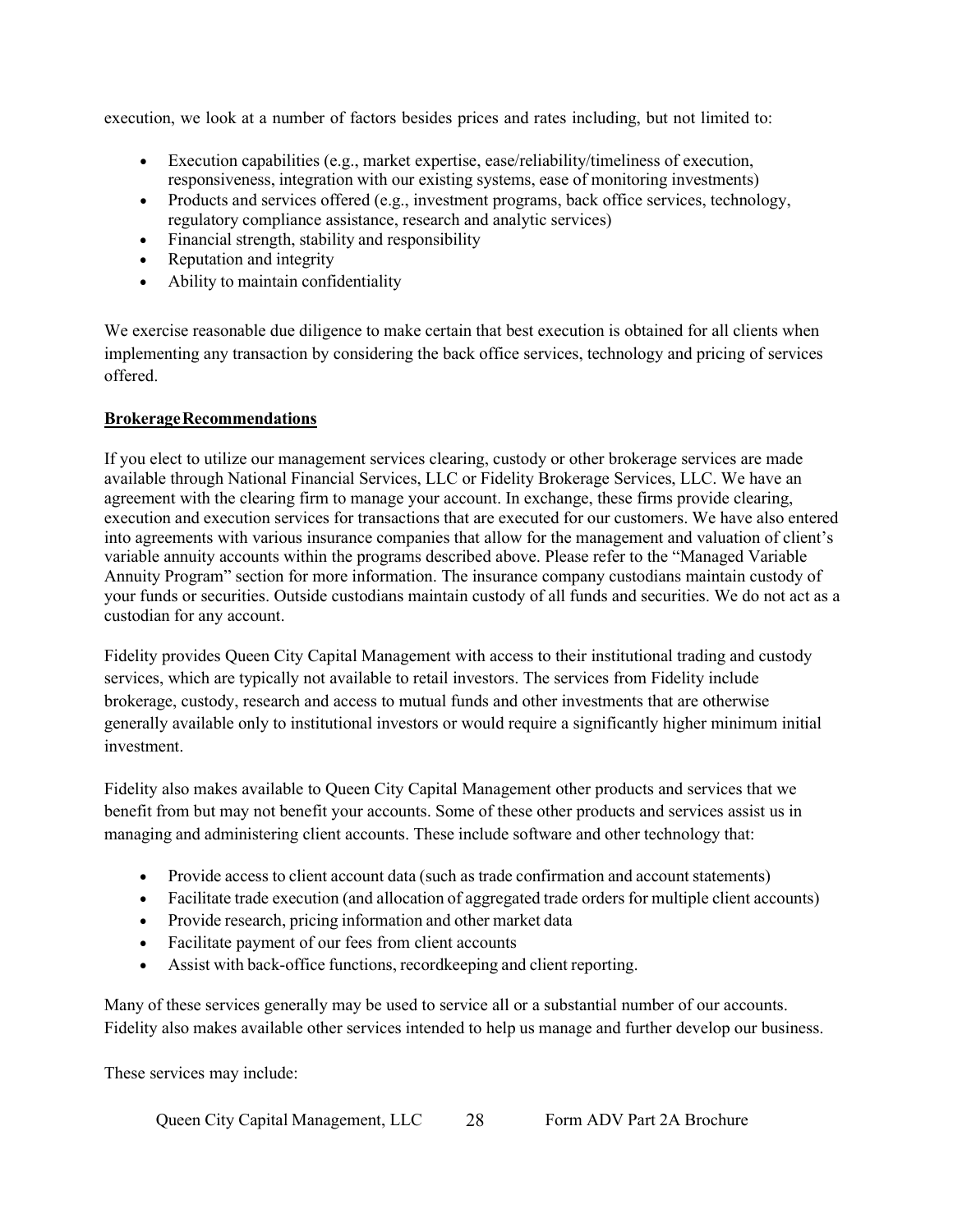- Consulting, publications and conferences on practice management
- Information technology
- Business succession
- Regulatory compliance
- Marketing

In addition, Fidelity may make available, arrange and/or pay for these types of services rendered to Queen City Capital Management by independent third-parties providing these services to us. As a fiduciary, we endeavor to act in your best interest. Our requirement that you maintain your assets in accounts at Fidelity may be based in part on the benefit to us of the availability of some of the foregoing products and services and not solely on the nature, cost or quality of custody and brokerage services provided by Fidelity. This creates a potential conflict of interest.

You are under no obligation to act on our recommendations. You may select a broker/dealer or account custodian other than Fidelity, although in this case we cannot assist you with asset management services.

### **Directed Brokerage**

Clients should understand that not all investment advisors require the use of a particular broker/dealer or custodian. Some investment advisors allow their clients to select whichever broker/dealer the client decides. By requiring clients to use a particular broker/dealer, Queen City Capital Management may not achieve the most favorable execution of client transactions and the practice requiring the use of specific broker/dealers may cost clients more money than if the client used a different broker/dealer or custodian. However, for compliance and operational efficiencies, Queen City Capital Management has decided to require our clients to use broker/dealers and other qualified custodians determined by Queen City Capital Management.

Not all investment advisors require the use of a particular broker/dealer. Some investment advisors allow their clients to pick which broker/dealer the client uses. However, in order to provide efficient services and based on the arrangement with SAI, we require the use of SAI when opening an account through our programs. We are limited in the broker/dealer or custodians we are allowed to use due to our minority owner's relationship with SAI. SAI may limit or restrict the broker/dealer or custodial platforms for its registered representatives due to its duty to supervise the transactions implemented by these individuals. Because minority owners and representatives of Queen City Capital Management are also registered representatives of SAI, they are required to use the services of SAI and SAI's approved clearing broker/dealers. SAI serves as the introducing broker/dealer. All accounts established through SAI are cleared and held through National Financial Services, LLC. SAI has a wide range of approved securities products for which it performs due diligence prior to selection. SAI's registered representatives are required to adhere to these products when implementing securities transactions through SAI. Commissions charged for these products may be higher or lower than commissions you may be able to obtain if transactions were implemented through another broker/dealer. Because our minority owners and representatives are also registered representatives of SAI, SAI provides compliance and supervision support to our representatives. In addition, SAI provides us, with back-office operational, technology and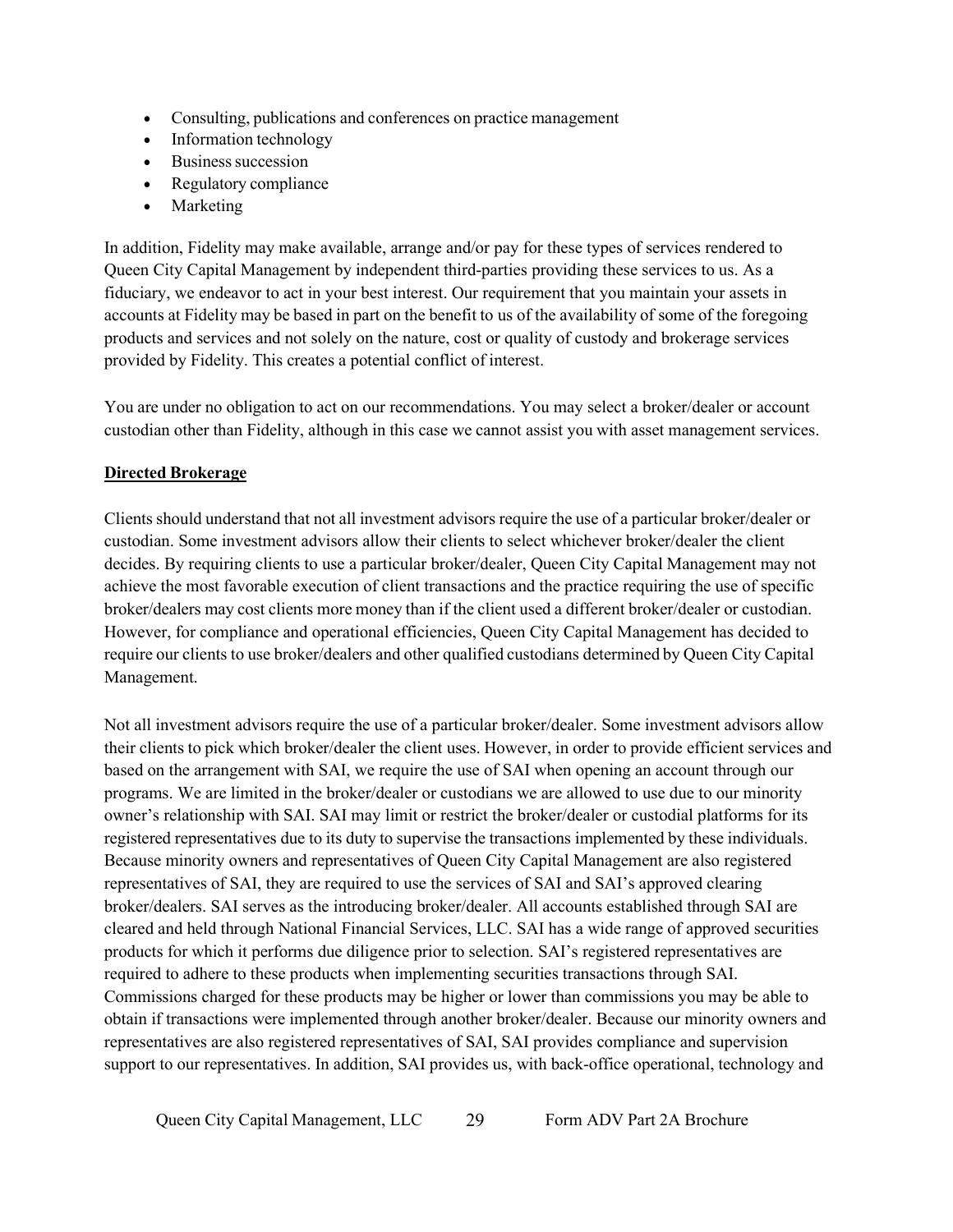other administrative support.

Economic benefits are provided to us by SAI that are not provided if you select another broker/dealer or account custodian. These benefits may include:

- Negotiated costs for transaction implementation
- A dedicated trade desk that services SAA/SAI participants exclusively
- A dedicated service group and an account services manager dedicated to our accounts
- Access to a real-time order matching system
- Electronic download of trades, balances and position information
- Access, for a fee, to an electronic interface with the account custodian's software
- Duplicate and batched client statements, confirmations and year-end reports

Please all see *Item 5: Fees and Compensation***,** for additional information about advisory services and implementing recommendations.

### **Soft Dollar Benefits**

An investment adviser receives soft dollar benefits from a broker-dealer when the investment adviser receives research or other products and services in exchange for client securities transactions or maintaining an account balance with the broker-dealer.

Queen City Capital Management does not have a soft dollar agreement with a broker-dealer or a thirdparty.

# **Handling TradeErrors**

Queen City Capital Management has implemented procedures designed to prevent trade errors; however, trade errors in client accounts cannot always be avoided. Consistent with its fiduciary duty, it is the policy of Queen City Capital Management to correct trade errors in a manner that is in the best interest of the client. In cases where the client causes the trade error, the client is responsible for any loss resulting from the correction. Depending on the specific circumstances of the trade error, the client may not be able to receive any gains generated as a result of the error correction. In all situations where the client does not cause the trade error, the client is made whole and any loss resulting from the trade error is absorbed by Queen City Capital Management if the error is caused by Queen City Capital Management. If the error is caused by the broker-dealer, the broker-dealer is responsible for handling the trade error. If an investment gain results from the correcting trade, the gain remains in the client's account unless the same error involved other client account(s) that should also receive the gains. It is not permissible for all clients to retain the gain. Queen City Capital Management may also confer with a client to determine if the client should forego the gain (e.g., due to tax reasons).

Queen City Capital Management will never benefit or profit from trade errors.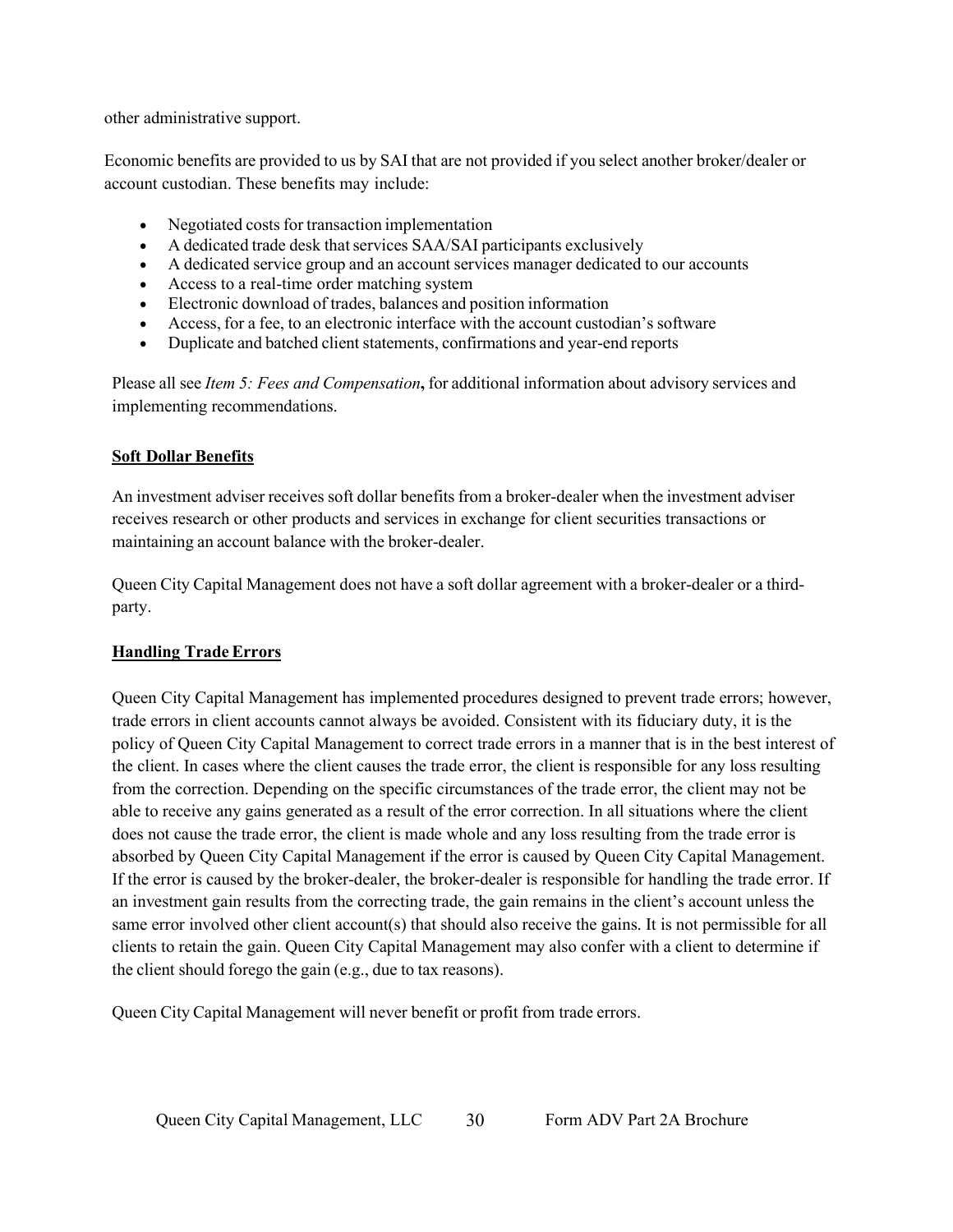#### **Block Trading Policy**

We may elect to purchase or sell the same securities for several clients at approximately the same time. This process is referred to as aggregating orders, batch trading or block trading and is used by our firm when Queen City Capital Management believes such action may prove advantageous to clients. If and when we aggregate client orders, allocating securities among client accounts is done on a fair and equitable basis. Typically, the process of aggregating client orders is done in order to achieve better execution, to negotiate more favorable commission rates or to allocate orders among clients on a more equitable basis in order to avoid differences in prices and transaction fees or other transaction costs that might be obtained when orders are placed independently.

Queen City Capital Management uses the pro rata allocation method for transaction allocation.

Under this procedure, pro rata trade allocation means an allocation of the trade at issue among applicable advisory clients in amounts that are proportional to the participating advisory client's intended investable assets. Queen City Capital Management will calculate the pro rata share of each transaction included in a block order and assigns the appropriate number of shares of each allocated transaction executed for the client's account.

If and when we determine to aggregate client orders for the purchase or sale of securities, including securities in which Queen City Capital Management or our associated persons may invest, we will do so in accordance with the parameters set forth in the SEC No-Action Letter, *SMC Capital, Inc.* Neither we nor our associated persons receive any additional compensation as a result of block trades.

#### **Agency CrossTransactions**

Our associated persons are prohibited from engaging in agency cross transactions, meaning we cannot act as brokers for both the sale and purchase of a single security between two different clients and cannot receive compensation in the form of an agency cross commission or principal mark-up for the trades.

### **Item 13 – Review of Accounts**

#### <span id="page-30-0"></span>**Account Reviews andReviewers**

We review our managed accounts on a regular basis to monitor daily transactions for investment of additional deposits and for effects of market movements. We conduct quarterly reviews to determine if it is necessary to reallocate or rebalance accounts for tactical or strategic reasons. More frequent reviews may be conducted on an as needed basis. Reviews may also be done at your request, investment advisor representative/solicitor or if merited by a change in your investment objectives. Members of the Investment Team, led by Jeffrey Spitzmiller, Chief Investment Officer, conduct these reviews.

#### **Review Triggers**

Factors triggering an account review may include material market, economic or political events,

Queen City Capital Management, LLC 31 Form ADV Part 2A Brochure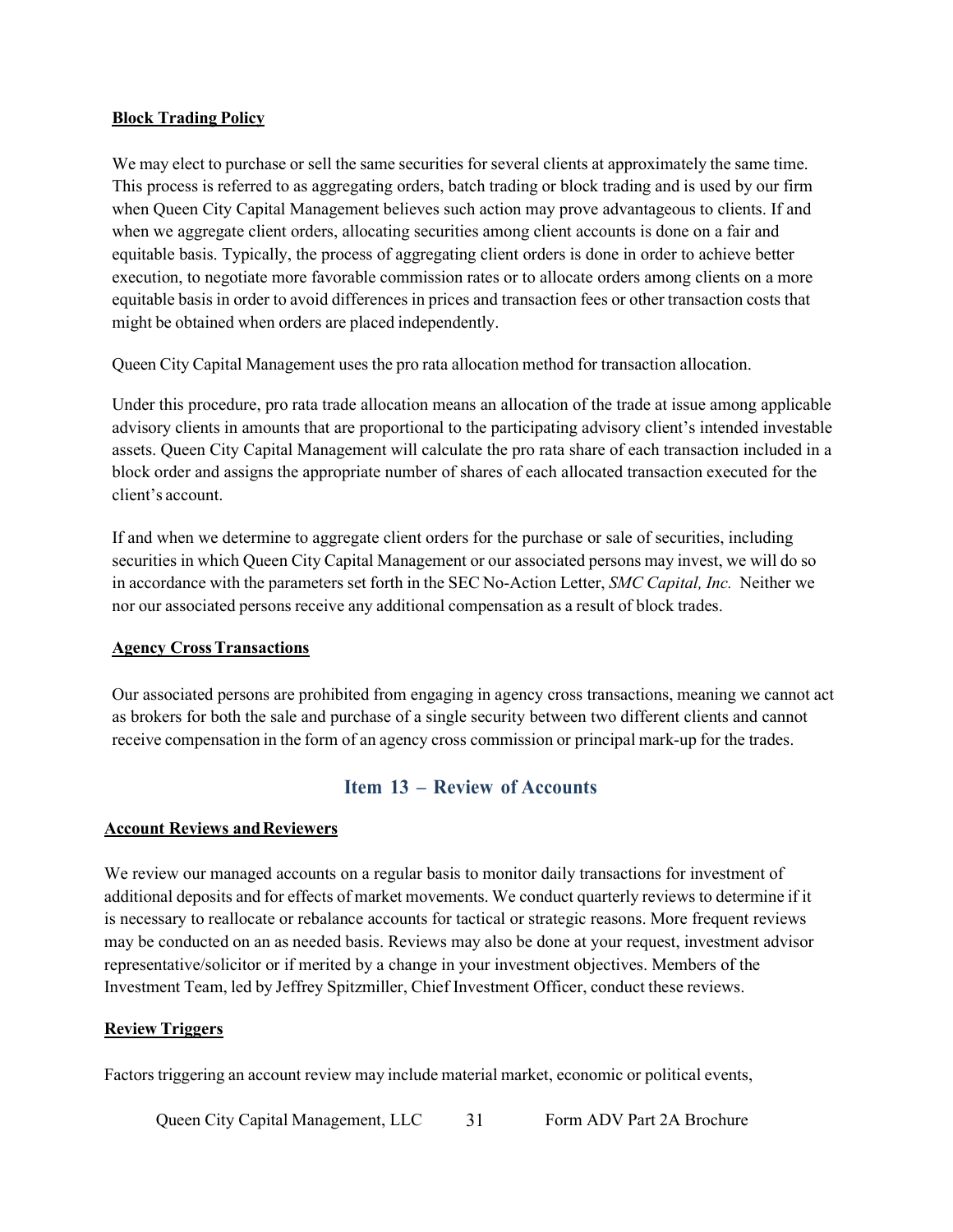performance of the account in general, or requests by a client or investment adviser representative/solicitor to review a model.

Our consulting services do not include monitoring the investments of your account(s), and therefore, there is no ongoing review of your account(s) under such services.

### **Statements**

You will receive account statements from investment companies, insurance companies, clearing firms, account custodians or other qualified custodians at least quarterly. You may also receive monthly account statements from investment sponsors, insurance companies clearing firms, account custodians or other qualified custodians monthly, if there is any activity in your account. We have verified that each custodian or investment provider we use for our investment management services is a qualified custodian and provides statements to clients directly at their address of record at least quarterly. We encourage you to carefully review your account statement(s).

### **Performance Reports**

We provide performance reports to you on accounts we manage quarterly. These quarterly reports include a summary of investment activity, including withdrawals, deposits, and miscellaneous charges, advisory fee details and investment committee commentary. We may also provide periodic commentary,market outlook or other newsletter on an as needed basis.

We urge you to compare the account statements received directly from the custodian to the performance reports provided by us with account statements you receive from Fidelity Institutional Wealth Services.

Inquiries or concerns regarding your account, including performance reports, should be directed to us at 513-721-6089.

You are encouraged to always compare any reports or statements provided by us, a sub-adviser or thirdparty money manager against the account statements delivered from the qualified custodian. When you have questions about your account statement, you should contact our firm and the qualified custodian preparing the statement.

Please note, additional charges may be incurred if you elect for paper documents instead of electronic delivery.

# **Item 14 – Client Referrals and Other Compensation**

<span id="page-31-0"></span>Within our programs, we enter into agreements with solicitors (referring parties) to refer clients to us. We may compensate, either directly or indirectly, any person (defined as a natural person or a company) for client referrals. The referral agreements between our firm and the referring parties are designed to comply with Securities and Exchange Commission regulations as set out in 17 CFR Section 275.206(4)-3. We market our advisory services through solicitors who have no advisory capacity in connection with our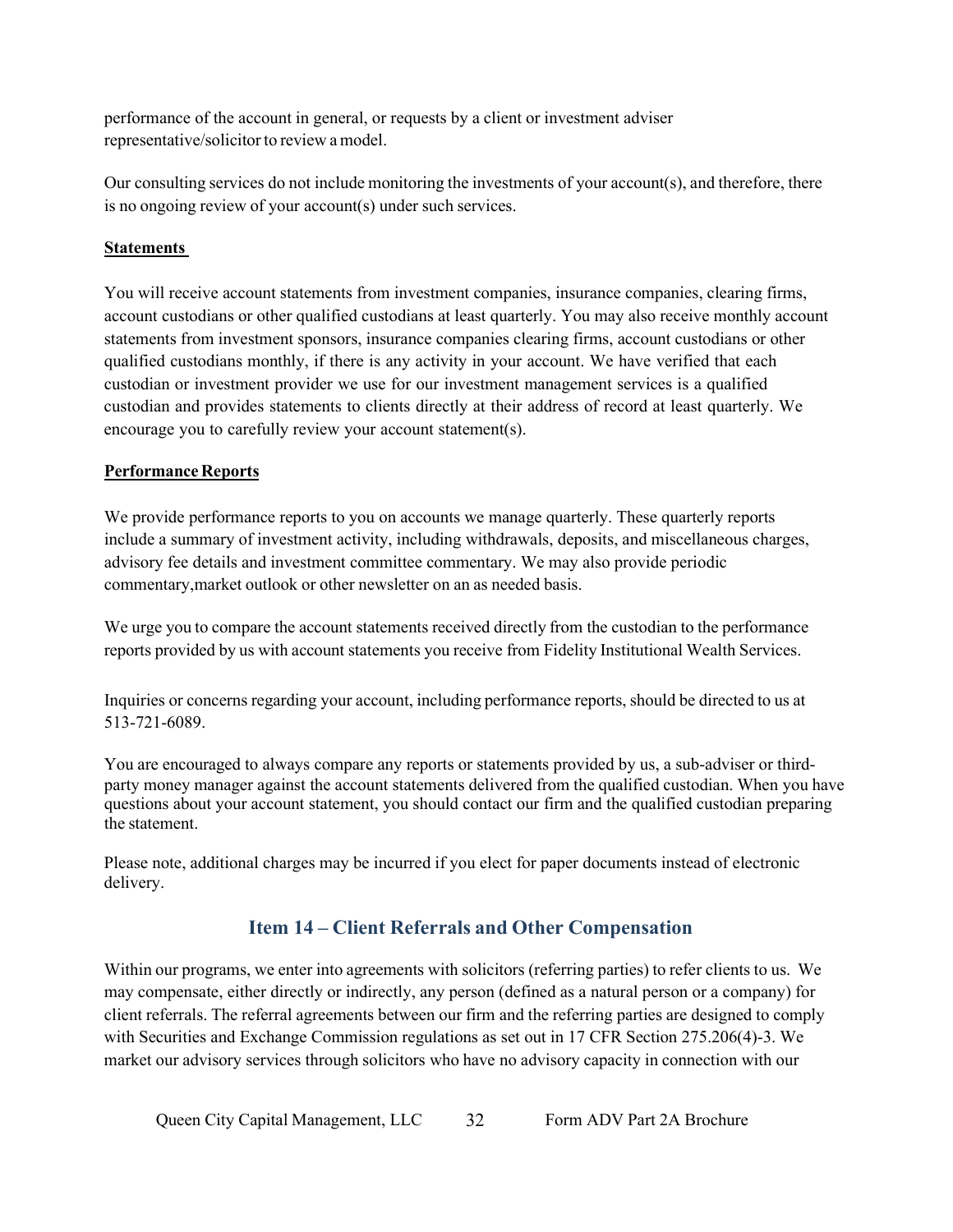services. If a referred client enters into an investment advisory agreement with our firm and a cash referral is paid to the referring party, the fee will be paid as a percentage of your advisory fees payable by you to our firm for so long as you remain a referral client of the solicitor. Written disclosure regarding the referral fees will be provided to you prior to or at the time of entering into our investment advisory agreement. We will maintain these agreements and observe all applicable federal and/or state laws will be observed. Your investment adviser representative/solicitor may agree to reduce their referral fee and any such reduction may be passed on to the particular client in the form of a lower fee.

The compensation to be paid in connection with these investment advisory services is subject to negotiation between our firm, you, and your investment adviser representative/solicitor. The referral agreements between any referring party and our firm do not result in any charges to you in addition to the normal level of advisory fees charged. Upon termination of the solicitor, we will continue to manage your portfolio and charge you management fees, unless you direct us to in writing to terminate management of your account. Your solicitor will provide you with a copy of our Form ADV Part 2A which describes our advisory services and the Solicitor's disclosure document which discloses the terms of the compensation arrangement between our firm and your solicitor. Both documents will be provided to you at the time you enter into an investment advisory contract with us.

There may be a conflict of interest when a solicitor recommends the services of any of our programs because the solicitor may receive the potential benefit of a higher portion of the overall advisory fee charged than if otherwise recommending other advisory programs available. Solicitors that are registered representatives of other broker/dealers, including SAI, may receive a broker/dealer commission in addition to a percentage of the advisory fee when you buy a new variable annuity policy or mutual fund and requests to add our management to the policy or fund. No commissions are paid to our firm in the managed account programs utilizing the Fidelity Institutional Wealth Services platform. Advisory fees for investment management services may be more than the cost of purchasing the same services separately. You may be able to obtain similar services for a less fee from other advisors. The advisory fees charged may vary among investment management services provided by our firm. You may buy the same investment product from another unaffiliated registered investment advisor firm or could implement securities transactions without the services provided by our firm. In that case, you would not receive the services provided by us.

#### **Other Compensation**

Our firm, our officers, directors and our supervised persons may from time to time be invited to attend seminars, meetings and training sessions provided by, and receive reimbursements for marketing and distribution allowances, due diligence fees and travel expenses from, other investment managers, custodians and data service providers, having a direct relationship with the client accounts, wherein the costs associated with the attendance by our firm are borne by the party extending the invitation. Receipt of these travel expenses are not predicated upon specific sales quotas. Other compensation may also be received, based on deposits and/or assets under management, directly from third-party asset manager program sponsors for the costs of marketing, distribution, business and client development, education enhancement and/or due diligence reviews incurred by our firm, directors, officers, and other supervised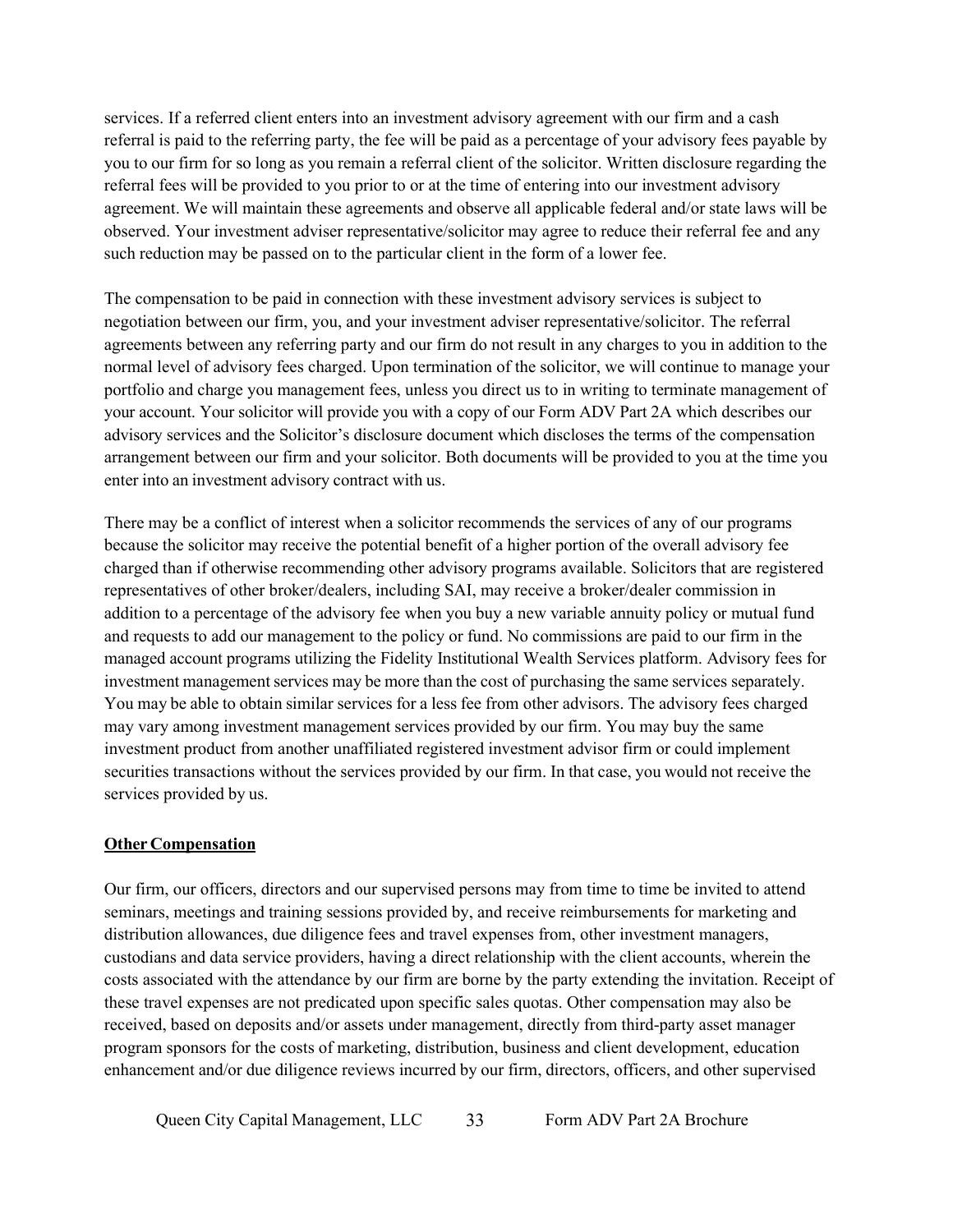persons relating to the promotion or sale of our products or services.

Travel expense reimbursements are typically a result of attendance at due diligence and/or investment training events hosted by other investment managers, custodians and data service providers. Marketing expense reimbursements are typically the result of informal expense sharing arrangements in which investment managers, custodians and data service providers may underwrite costs incurred for marketing such as advertising, publishing and seminar expenses. Although receipt of these travel and marketing expense reimbursements are not predicated upon specific sales quotas, the reimbursements are typically made by those other investment managers, custodians and data service providers through whom our firm has an existing relationship or those sponsors seeking a relationship with our firm.

We invest a portion of our revenues in the form of allowances to certain participating financial professionals that utilize or may utilize its program in the future. Certain financial professionals may receive a business development allowance for reimbursement for qualified marketing/practice development expenses incurred by the investment adviser representative/solicitor. While not predicated upon specific sales quotas, these amounts may depend on the amount of the investment advisor representative/solicitor's client assets managed within our programs and portfolios. This arrangement may be entered into by our firm and the investment adviser representative/solicitor on an individually negotiated basis. Our firm also provides opportunities for certain financial professionals participating in our programs and portfolios to receive fee reductions, allowances, and/or additional services based on client assets invested through its program. These arrangements are entered into between our firm and the investment adviser representative/solicitor on an individually negotiated basis. A registered investment adviser may agree to provide our firm with introductions to and information concerning its advisory representatives, provides their representatives with information concerning our firm's program and products, and permits our firm to participate in the registered investment advisors meetings and workshops. In addition to the fee reductions and/or allowances granted the registered investment adviser and/or their associated persons by our firm, we may agree to provide the registered investment adviser and their associated persons with organizational consulting, education, training and marketing support.

We may sponsor annual conferences for registered investment advisers and their associated persons designed to facilitate and promote the success of its program and the registered investment advisers. We may also bear the cost of airfare, hotel, lodging, meals, and other travel related expenses for certain financial professionals to attend our annual conference or to conduct due diligence visits to our offices. In addition, we may, from time to time, contribute to the costs incurred by participating financial professionals in connection with conferences or other client events conducted by the registered investment advisers and their associated persons.

If your investment adviser representative/solicitor is registered in a separate capacity as a registered representative of SAI, he or she may be incented to join and remain affiliated with Securities America through certain compensation arrangements which could include bonuses, enhanced pay-outs, forgivable loans and/or business transition loans. The receipt of such compensation may be considered to be a conflict of interest. We encourage you to review your investment adviser representative/solicitor firm's Form ADV closely and discuss any potential conflicts of interest with your representative.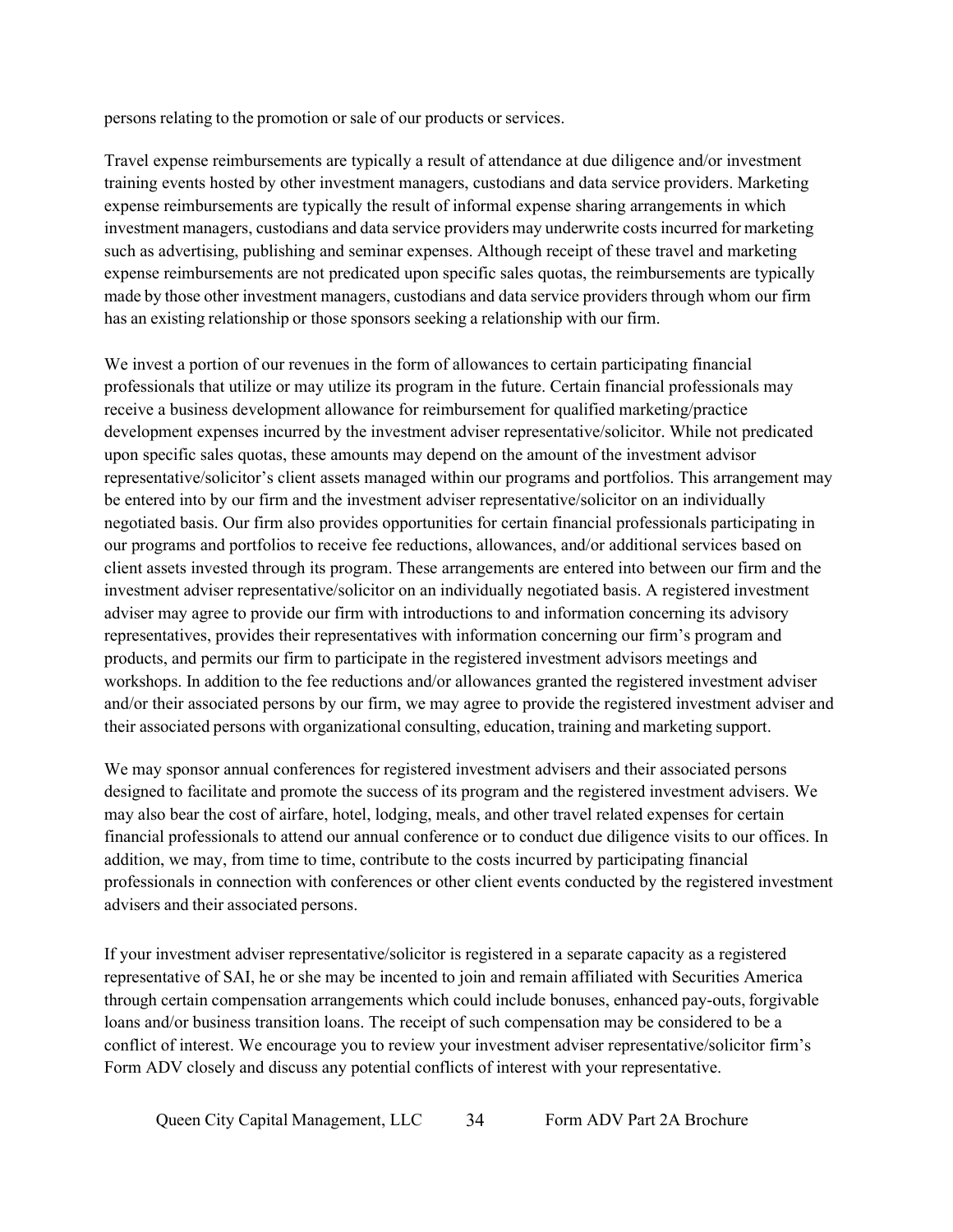Our firm also has access to a web site, dedicated for investment advisor use that is provided and maintained by Fidelity Institutional Wealth Services. Fidelity Institutional Wealth Services makes available at a discount various products and services from unrelated outside vendors.

Please see *Item 5: Fees and Compensation*, *Item 10*: *Other Financial Industry Activities and Affiliations* and *Item 12*: *Brokerage Practices*, for additional discussion concerning other compensation.

# **Item 15 – Custody**

<span id="page-34-0"></span>Custody, as it applies to investment advisors, has been defined by regulators as having access or control over client funds and/or securities. In other words, custody is not limited to physically holding client funds and securities. If an investment advisor has the ability to access or control client funds or securities, the investment advisor is deemed to have custody and must ensure proper procedures are implemented.

Generally, we do not maintain custody of your funds or securities other than the direct deduction of advisory fees from your accounts within the programs described in *Item 4: Advisory Business*. Additionally, based on asset transmittal practices, we may be deemed to have custody of such assets. For example, by giving you the ability to transfer funds between accounts you own that are titled in the same name; or if you specifically request it, transferring funds between accounts you own that are titled in different names, we may be deemed to have limited custody of your assets. Based on our asset transmittal policies, we must undergo an independent verification of client assets under our control. Additionally, to the extent we or a related person accepts physical stock certificates in any given year; we will obtain from SAI a written internal control report provided by a qualified independent public accountant for the period in question. The internal control report is intended to show that our affiliates have established appropriate custodial controls with respect to client assets under custody.

Generally, Fidelity Institutional Wealth Services, an insurance company or other custodians maintain custody of your funds or securities. Those assets held at National Financial Services LLC, and/or Fidelity Brokerage Services LLC through Fidelity Institutional Wealth Services are maintained in a separate account based on the street name and/or account registration type. You may also contact Fidelity at 800 544-6666 or write them at [www.fidelity.com if y](http://www.fidelity.comif/)ou have questions about the statements you receive or wish to establish an online access with Fidelity. Fidelity's address is: Fidelity Investments PO Box 770001,Cincinnati, OH 45277-0003.

Assets are held in the fund custodian or platform where our firm maintains limited discretionary trading authority to implement our Investment Programs.

### **Item 16 – Investment Discretion**

<span id="page-34-1"></span>Clients wishing to use our investment advisory services sign an Investment Advisory Services Agreement, which gives us limited investment discretionary trading authority. By granting this authority, we have the authority to determine, without obtaining your specific consent, the securities and amount to be bought and sold and when to buy or sell these securities. Upon receipt of your signed Investment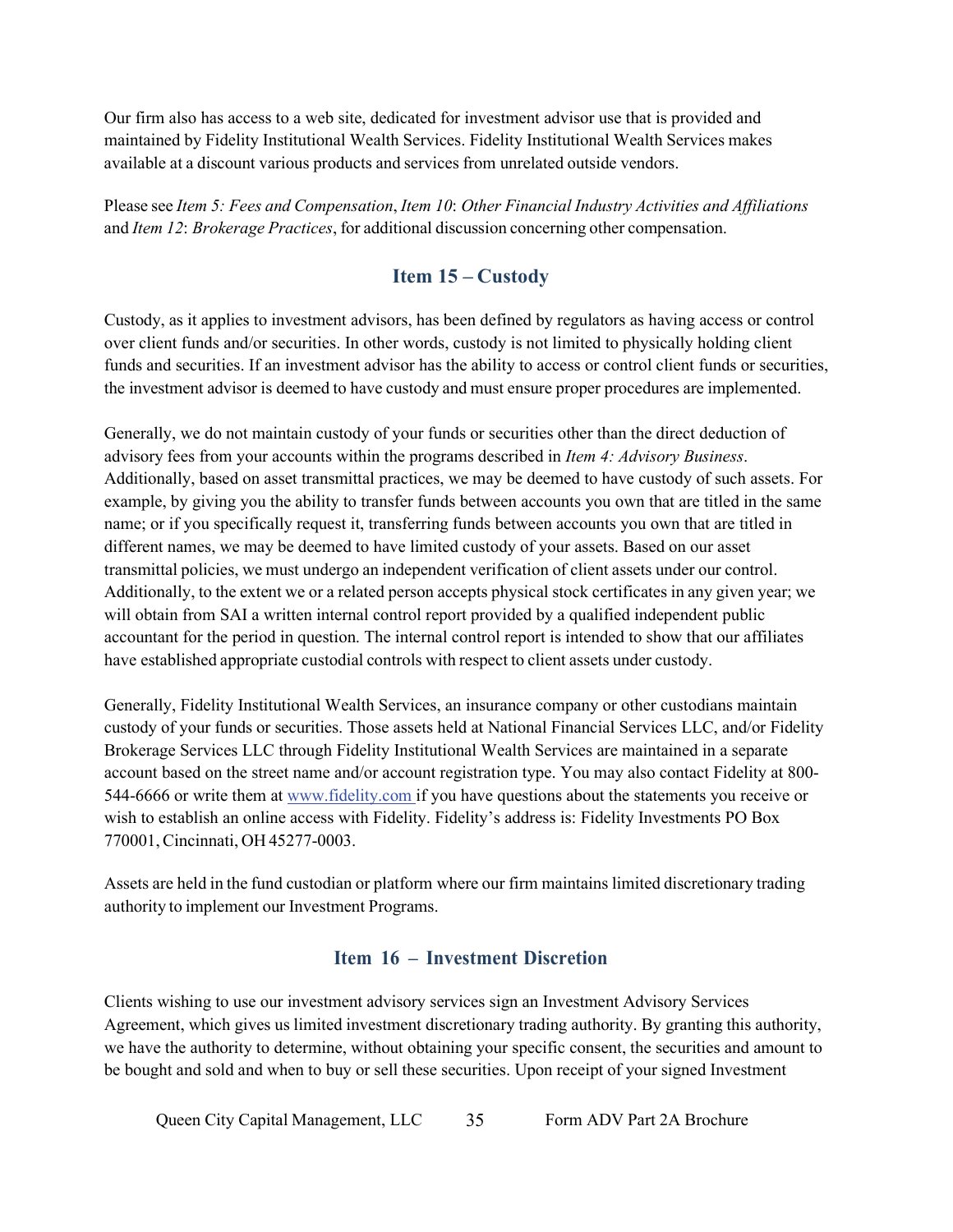Advisory Services Agreement, we will commence engaging in discretionary trading transactions. Limited discretionary trading authority facilities placing trades in your accounts on your behalf so that we may promptly implement the investment policy you have approved in writing. Any limitations on this discretionary authority shall be included in the Investment Advisory Services Agreement. You may change/amend these limitations in writing as required.

From the client questionnaire, you, with your investment adviser representative/solicitor, select the appropriate model based on your current financial status, future goals, attitudes toward risk, and investing time horizon. You have the right to impose reasonable restrictions on the management of the account. These restrictions must be in writing, and if unreasonable, we will notify you in writing. Failure to modify the restriction by the client may disallow the opening or continuing management of the account.

You will be required to use Fidelity Institutional Wealth Services to participate in the Index Plus and Index Plus Tax Managed Portfolios, Custom Program, Strategic Core and All Star Funds Portfolios. Any commissions and transaction fees for the Fidelity Investments program are below full service brokerage charges. We do not receive any portion of these commissions and fees.

You will have the ability to place reasonable restrictions on the types of investments that may be purchased in your Account. You may also place reasonable limitations on the discretionary power granted to Queen City Capital Management so long as the limitations are specifically set forth or included as an attachment to the client agreement.

For sub-account management services, when discretionary authority has been granted in writing by you, Queen City Capital Management will exercise limited discretionary authority to exchange sub-accounts available in the variable annuity and/or variable life contract without contacting you in advance to obtain your consent for each exchange. Under our sub-account management services, you have the ability to place reasonable restrictions on the available sub-accounts utilized by Queen City Capital Management. You may also place reasonable limitations on the discretionary power granted to Queen City Capital Management so long as the limitations are specifically set forth or included as an attachment to the client agreement.

# **Item 17 – Voting Client Securities**

#### <span id="page-35-0"></span>**Proxy Voting**

Queen City Capital Management does not vote proxies on behalf of Clients. We have determined that taking on the responsibilities for voting client securities does not add enough value to the services provided to you to justify the additional compliance and regulatory costs associated with voting client securities. Therefore, it is your responsibility to vote all proxies for securities held in Account.

We may, however, hire a sub-advisor or separately managed account to manage all or a portion of your account. They may engage in proxy voting on your behalf.

You will receive proxies directly from the qualified custodian or transfer agent; we will not provide you

Queen City Capital Management, LLC 36 Form ADV Part 2A Brochure